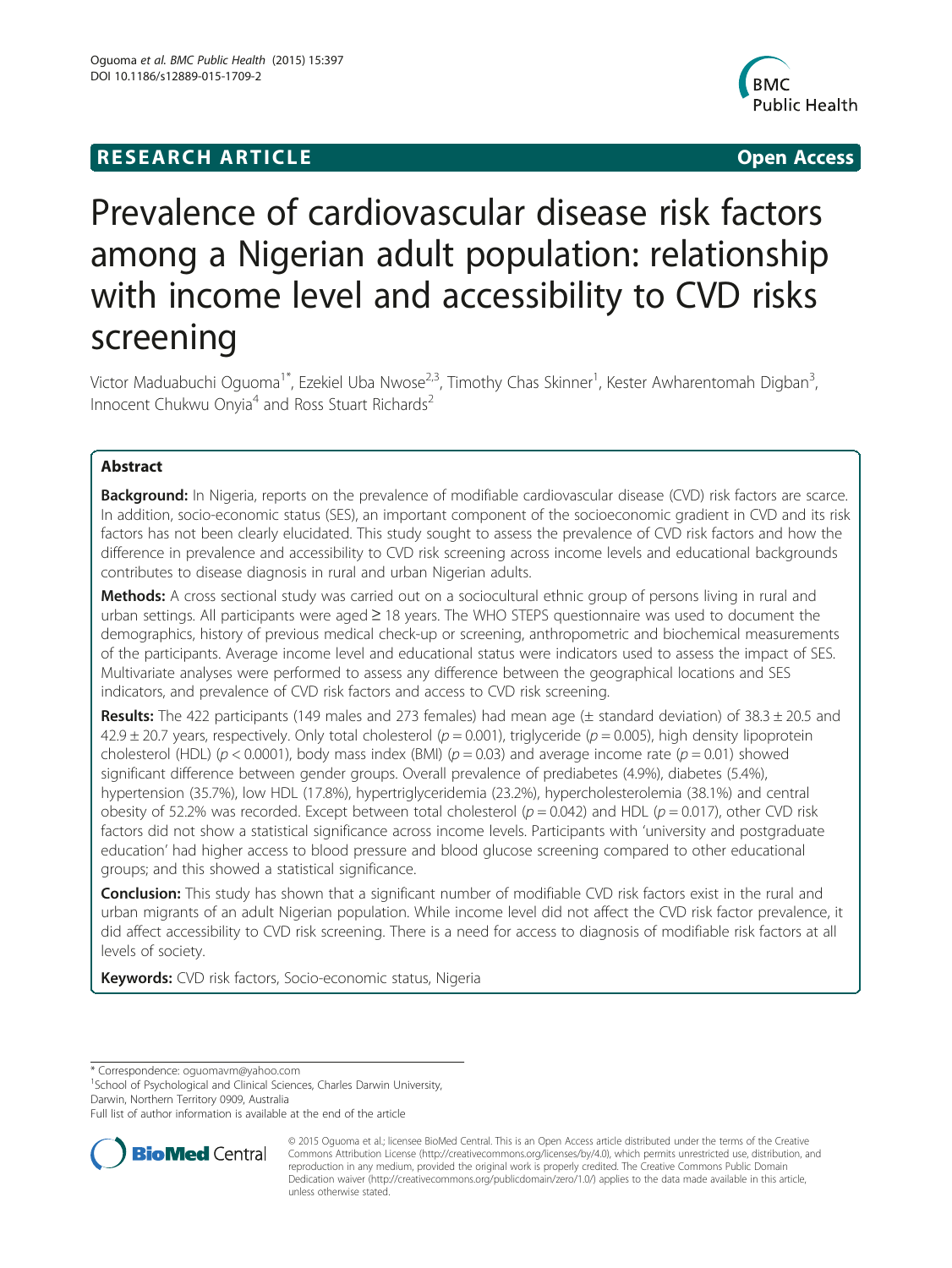#### Background

The prevalence of risk factors for cardiovascular disease (CVD) is on the increase in the developing nations of the world. Worldwide, CVD account for the majority of deaths due to chronic diseases [[1\]](#page-14-0), and more than 80% of the global burden of CVD will occur in low- and middle-income countries [\[2](#page-14-0)].

Socio-economic status (SES) is a predictor of CVD and its risk factors. However, the nature of this relationship varies dependent on the economic development of the countries [[3-6](#page-14-0)]. In high income countries, the evidence points to an inverse relationship between SES and CVD risk factors in the adult population, regardless of indicators of SES used [[7,8\]](#page-14-0). This trend differs in lowmiddle-income countries and among those of lower SES in the developed countries where lower SES is a potential marker of poor health outcomes [\[9](#page-14-0)].

In Nigeria, few reports on the association between SES and cardio-metabolic syndrome varies. High prevalence of cardiometabolic risk factors was found in high SES groups than in low SES groups [\[10-12](#page-14-0)], while Mbada et al. [[13\]](#page-14-0) noted a higher prevalence of obesity in the lower SES of a semi-urban Nigerian population. These few reports studied SES as an entity; however, the component of the SES driving the trend of the relationship in prevalence is worth exploring in relation to how it affects risk factors screening.

The objective of this study is to assess the prevalence of CVD risk factors and how the difference in prevalence and accessibility to CVD risk screening across income levels and educational backgrounds contributes to disease diagnosis in rural and urban Nigerian adults.

## Methods

#### Ethical consideration

In addition to ethical approval from Human Research Ethics Committee of Novena University and the Local Government Ministry of Health at Kwale, Delta State Nigeria, clearance for this study was approved by the Human Research Ethics Committee of Charles Darwin University, Australia (HREC Reference: H14003). Prior to each day's sample collection, a public lecture were delivered to the participants describing all information regarding the study. Information sheets and consent forms were dispatched to the participants. All participants provided written informed consent, either by signing or thumb printing on the consent form before they were enrolled for the study.

#### Study design and participants

This study is a population-based cross-sectional study conducted between May and July 2014. It is part of phase one of the Prediabetes and Cardiovascular Complication Study (PACCS), which has been previously described [[14](#page-14-0),[15](#page-14-0)]. One of the intents is to recruit participants to be followed up for the second and third phases of the 'bigger' research. The target population was adult residents from  $\geq 18$  years of age. Two stage cluster sampling technique was employed on a sociocultural ethnic group of persons living in rural and urban settings. For each cluster, all 18 year old students in selected secondary schools were sampled. Other participants within each cluster were enrolled through school premises, primary health care centres and town halls. Information about the study and days for screening were conveyed to the respective communities through town criers, churches, community leaders and school principals. The rural populations were drawn from Abbi (representative of remote cluster) and Kwale (representing government headquarter cluster of the rural area) communities in Ndokwa West Local Government Area (LGA) Delta State, while the urban population were indigenes of Ndokwa West LGA living in Lagos State Nigeria. Scheduled screening exercises were carried out at designated school premises, primary healthcare centres and town halls in Abbi and Kwale, Nigeria. Onyx Hospital and Maternity was the screening centre for Lagos State participants. Those meeting the inclusion criteria: ≥18 year of age, apparently healthy, verifiable contact address and residents/indigene of study area were included in the study.

#### Anthropometric measurements

For assessment of obesity, waist circumference was measured midway between iliac crest and coastal margin. Height and weight were measured using a wall mounted stadiometer (Seca®, USA) and human weighing scale (Precision Hana®, India), respectively. The height and weight measurement readings were used to determine the body mass index (BMI) [[16](#page-14-0)]. This was further grouped into underweight  $\left($  <18.5 kg/m<sup>2</sup>), normal weight  $(18.5 - 24.9 \text{ kg/m}^2)$ , overweight  $(25.0 - 29.9 \text{ kg/m}^2)$  and obese (>30  $\text{kg/m}^2$ ). The waist circumference (WC) threshold for sub-Saharan ethnicity by Joint Scientific Statement on Harmonizing the Metabolic Syndrome [[17\]](#page-14-0) was also used to describe obesity status (Yes or No). In males, WC >94 cm was classified as obesity status 'Yes' while in females WC >80 cm is obesity status Yes. For hypertension, systolic and diastolic blood pressure readings were taken three times with a digital blood pressure machine (Omron®, Australia). The first blood pressure reading was discarded, taking average of the second and third readings. Guideline established by the International Diabetes Federation (IDF) [[17](#page-14-0),[18](#page-14-0)] was used to define hypertension in this study groups, because recent consensus statement on harmonizing the metabolic syndrome recommended the cut-points used in the study for sub-Saharan ethnicity corresponds to the IDF criteria [\[3\]](#page-14-0). Hypertension was classified as systolic blood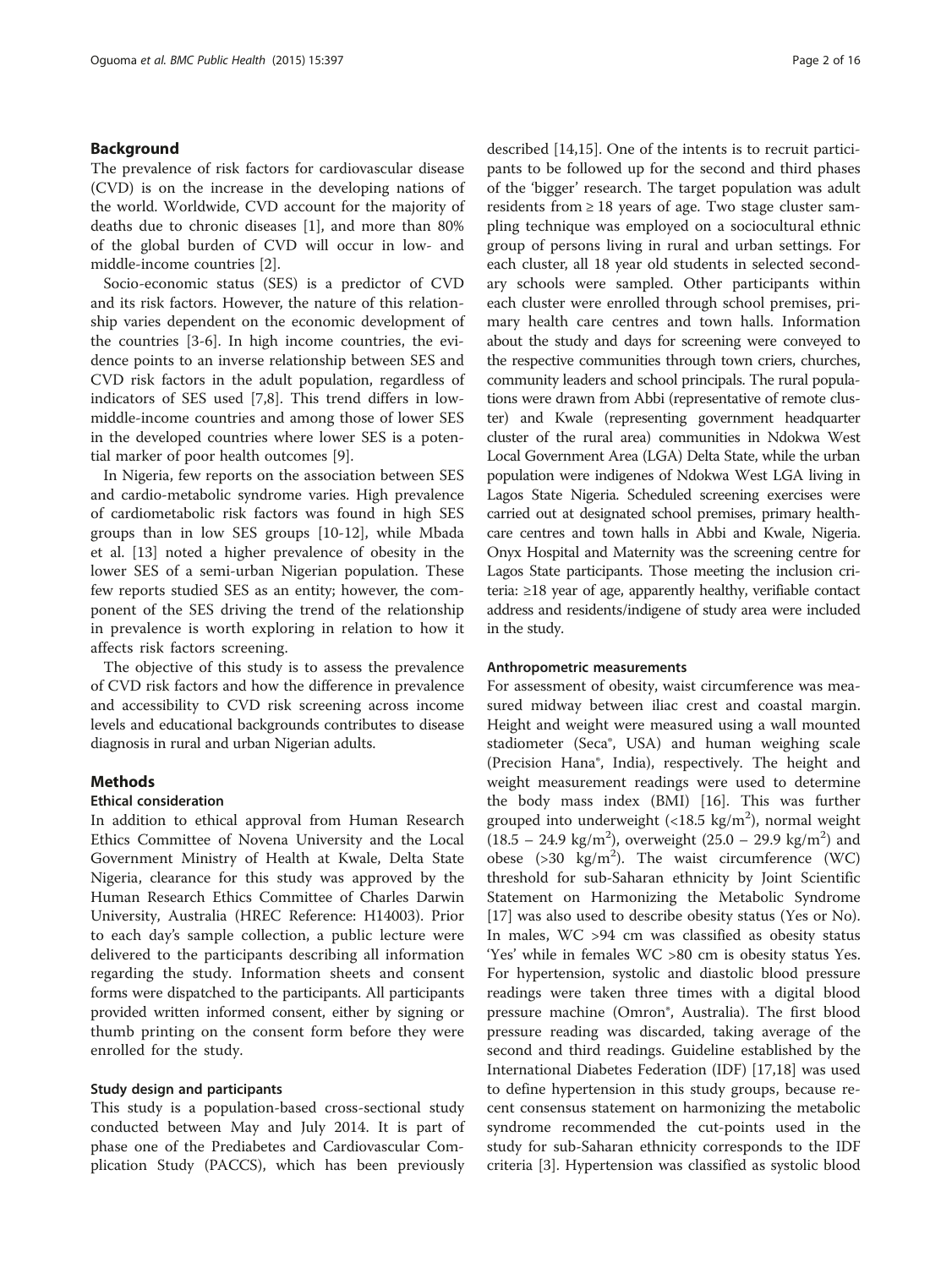pressure reading ≥130 mmHg and/or diastolic blood pressure of ≥85 mmHg.

## Blood tests

All participants were instructed to fast overnight for at least 8 hours prior to collection of the fasting blood sample. Those who reported fasting below the given timeline were grouped to be tested using random blood sample as described by the American Diabetes Association [[19\]](#page-14-0). The cut-offs were 100 - 125 mg/dL (prediabetes) and  $\geq$ 126 mg/dL (diabetes) for impaired fasting glucose.  $140 - 199$  mg/dL (prediabetes) and  $\geq 200$  mg/dL for random blood sample. Classification of the lipid profile parameters (Total Cholesterol, triglyceride and high density lipoprotein cholesterol) followed the IDF criteria [\[18](#page-14-0)]. Boundary values ≥200 mg/dL indicates hypercholesterolemia, ≥150 mg/dL (hypertriglyceridemia),  $\leq 40$  mg/dL (low HDL in men) and  $\leq 50$  mg/dL (low HDL in women). Specimens for biochemical analysis were fresh capillary whole blood collected by finger prick. CardioChek® Professional Analyser was used to measure blood glucose level and lipid profile according to manufacturer's instructions.

## Demographics and other questionnaire-based variables

The WHO STEPS questionnaire for non-communicable diseases surveillance was adopted to document the demographics, behavioural characteristics (tobacco and alcohol use, diet, level of physical activity and history of diseases), anthropometric and biochemical measurements of the participants [\[20\]](#page-14-0). Demographic characteristics, including gender, age in years, highest level of education completed, main work status, average income earnings and number of people >18 years in same household were self-reported and recorded on the questionnaire during a face-to-face interview. Average income earnings reported in Nigerian Naira, but were converted to the International US dollar using the Google Finance currency converter database on 23rd October 2014 ( $\mathbb{N}1 = \text{US$0.0061}$ ) and categorized into five groups: low income (<\$109/month), low-mid income (\$110 – \$310/month); upper-mid income  $($311 - $640/month)$  and high income (>\$645/month).

#### History of previous medical check-up or screening

Participant's accessibility to CVD risk screening was reported during the face-to-face interview. Participants were asked whether or not they have ever had their blood pressure, blood sugar, and cholesterol measured by a doctor or other health workers. Dichotomous no/yes responses were recorded in the questionnaire.

#### Statistical analysis

Sample size was calculated using the StatCalc application from the Epi-Info software (version 7.1, CDC Atlanta USA).

Assuming 25% response distribution at 5% confidence limits (margin of error), the study sample size would be approximately 203 at 90% confidence level or 68 at 90% confidence level for each cluster. These were below our actual study sample size. Frequency table for the demographic information were determined. Prevalence of CVD risk factors and history of CVD risk screening were compared between gender and stratified age groups. Chisquare test was used to test for significance.

Multivariate analyses were performed in two phases. First, dichotomous 'yes/no' response variables including history of blood sugar, blood pressure, and lipid profile check-ups were analysed to find if there exist any difference between the various groups (educational status, income level and location). Secondly, continuous variables including BMI, WC, diastolic and systolic blood pressure, as well as blood glucose (BG), high density lipoprotein cholesterol (HDL), total cholesterol (CHOL) and triglycerides (TG) were analysed. Each of the two phases of data analyses were performed thrice to evaluate the relationship with three factors, which included:

- 1. Income status categorized in 4-groups low income (<\$109/month), low-mid income (\$110 – \$310/ month); upper-mid income (\$311 – \$640/month) and high income (>\$645/month). Excluded 'unknown group' were majorly participants who have no form of employment/income and those who declined to indicate.
- 2. educational status categorized in 4-groups 'no formal school' and 'less than primary education' were grouped together to form a group, 'university' and 'postgraduate education' were also regrouped together, while primary and secondary education stood alone.
- 3. geographical location categorized into 3-groups (urban and two rural communities).

Fisher's Least Significant Difference (LSD) post hoc analysis was employed to determine mean difference of subgroups of educational status, income level and geographical location with CVD risk factors and history of blood sugar, blood pressure and lipid profile check-ups. Level of significance was set at 0.05.

## Results

## Baseline characteristics of participants

Study participants included 149 men and 273 women. The distribution and characteristics of demographic variables among the three cluster groups are summarized in Tables [1](#page-3-0) and [2.](#page-4-0) In all the three study locations, the number of female participants was higher than the male counterpart. The mean age amongst participant was  $42.9 \pm 20.7$ and  $38.3 \pm 20.5$  for females and males, respectively, with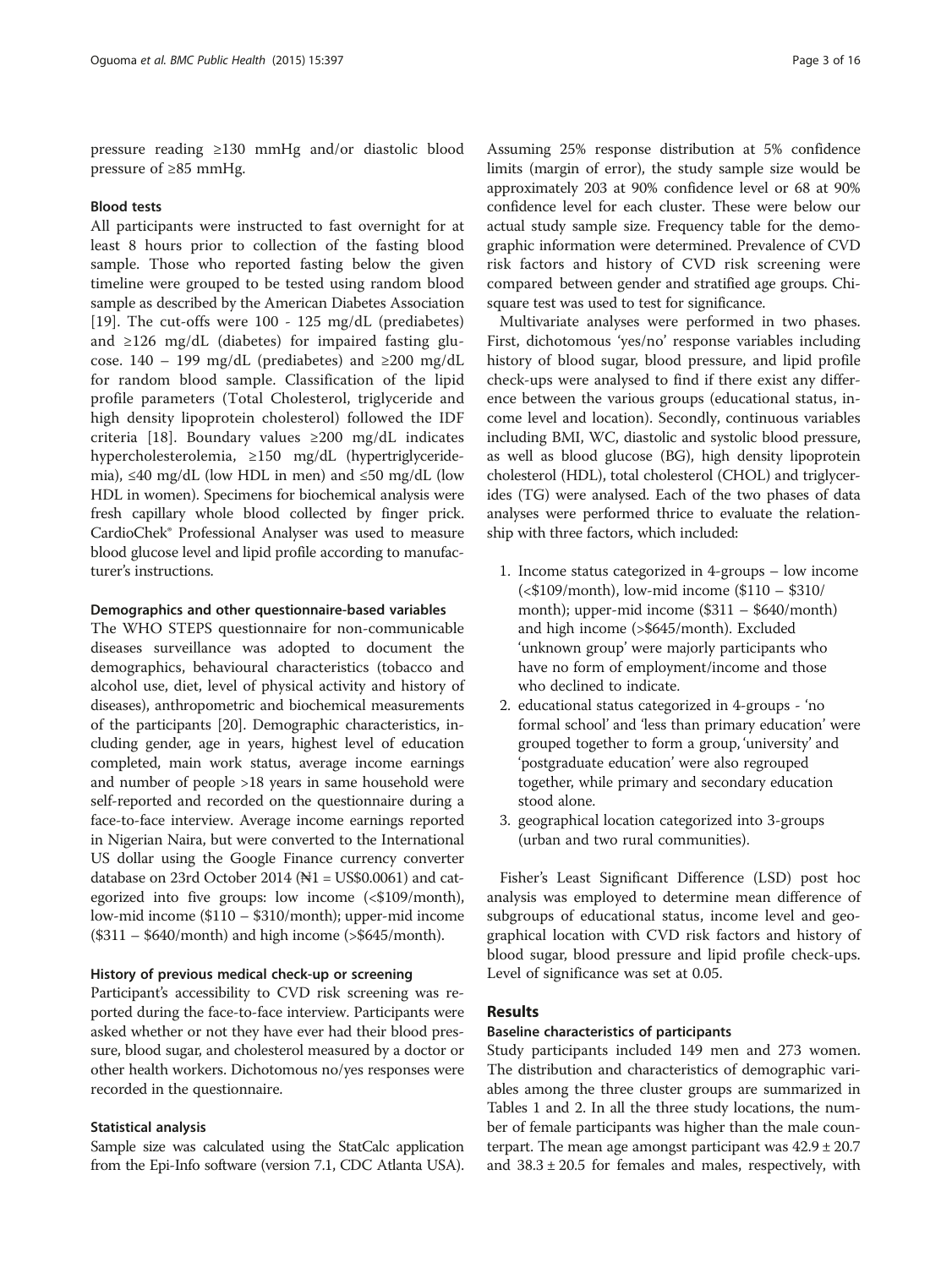<span id="page-3-0"></span>

| Gender<br>Male<br>56 (38.6)<br>51 (28.2)<br>Female<br>89 (61.4)<br>130 (71.8)<br>Total<br>145 (34.4)<br>181 (42.9)<br>Age group<br>18-24<br>34 (23.8)<br>106 (58.6)<br>25-34<br>10(7.0)<br>21 (11.6)<br>8(8.5)<br>35-44<br>17 (11.9)<br>19 (10.5)<br>45-54<br>15 (10.5)<br>27 (14.9)<br>55-64<br>11(7.7)<br>8(4.4)<br>65-74<br>0(0.0)<br>4(4.3)<br>17 (11.9)<br>$\geq 75$<br>0(0.0)<br>2(2.1)<br>39 (27.3)<br>$\overline{2}$<br>0<br>2<br>Missing variables<br><b>Education completed</b><br>No formal school<br>43 (29.7)<br>6(3.4)<br>1(1.0)<br>Less than primary school<br>4(2.8)<br>2(1.1)<br>4(4.2)<br>Primary school<br>68 (46.9)<br>95 (53.1)<br>Secondary school<br>19 (13.1)<br>46 (25.7)<br>University<br>10(6.9)<br>24 (13.4)<br>Postgraduate<br>6(3.4)<br>3(3.1)<br>0(0.0)<br>Refused<br>1(0.7)<br>0(0)<br>0(0.0)<br>Missing variables<br>0<br>2<br>0<br>Work status<br>28 (15.6)<br>Government employee<br>7 (4.8)<br>2(2.1)<br>Non-government employee<br>3(2.1)<br>1(0.6)<br>Self-employed<br>23 (15.9)<br>24 (13.3)<br>Non-paid<br>58 (40.0)<br>14(7.8)<br>0(0.0)<br>Student<br>31(21.4)<br>106 (58.9)<br>7(7.3)<br>Homemaker<br>0(0.0)<br>2(1.4)<br>2(2.1)<br>Retired<br>0(0.0)<br>6(4.1)<br>5(5.2)<br>6(3.3)<br>4(4.2)<br>Unemployed (able to work)<br>6(4.1)<br>Unemployed (unable to work)<br>8(5.5)<br>1(0.6)<br>1(1.0)<br>Refused<br>1(0.7)<br>(0.0)<br>0(0.0)<br>Missing variables<br>0<br>1<br>0<br>Average daily income (US\$)<br>Low income<br>41 (28.3)<br>21(11.6)<br>Low-middle income<br>15(10.3)<br>15(8.3)<br>Upper-middle income<br>3(2.1)<br>5 (2.8)<br>High income<br>1(0.7)<br>4(2.2)<br>Unknown<br>85 (58.6)<br>136 (75.1) | <b>Characteristics</b> | Abbi<br>[n (%)] | Kwale<br>[n (%)] | Lagos<br>[n (%)] |
|-----------------------------------------------------------------------------------------------------------------------------------------------------------------------------------------------------------------------------------------------------------------------------------------------------------------------------------------------------------------------------------------------------------------------------------------------------------------------------------------------------------------------------------------------------------------------------------------------------------------------------------------------------------------------------------------------------------------------------------------------------------------------------------------------------------------------------------------------------------------------------------------------------------------------------------------------------------------------------------------------------------------------------------------------------------------------------------------------------------------------------------------------------------------------------------------------------------------------------------------------------------------------------------------------------------------------------------------------------------------------------------------------------------------------------------------------------------------------------------------------------------------------------------------------------------------------------------------------------------------------------------------------------------------|------------------------|-----------------|------------------|------------------|
|                                                                                                                                                                                                                                                                                                                                                                                                                                                                                                                                                                                                                                                                                                                                                                                                                                                                                                                                                                                                                                                                                                                                                                                                                                                                                                                                                                                                                                                                                                                                                                                                                                                                 |                        |                 |                  |                  |
|                                                                                                                                                                                                                                                                                                                                                                                                                                                                                                                                                                                                                                                                                                                                                                                                                                                                                                                                                                                                                                                                                                                                                                                                                                                                                                                                                                                                                                                                                                                                                                                                                                                                 |                        |                 |                  | 42 (43.8)        |
|                                                                                                                                                                                                                                                                                                                                                                                                                                                                                                                                                                                                                                                                                                                                                                                                                                                                                                                                                                                                                                                                                                                                                                                                                                                                                                                                                                                                                                                                                                                                                                                                                                                                 |                        |                 |                  | 54 (56.3)        |
|                                                                                                                                                                                                                                                                                                                                                                                                                                                                                                                                                                                                                                                                                                                                                                                                                                                                                                                                                                                                                                                                                                                                                                                                                                                                                                                                                                                                                                                                                                                                                                                                                                                                 |                        |                 |                  | 96 (22.7)        |
|                                                                                                                                                                                                                                                                                                                                                                                                                                                                                                                                                                                                                                                                                                                                                                                                                                                                                                                                                                                                                                                                                                                                                                                                                                                                                                                                                                                                                                                                                                                                                                                                                                                                 |                        |                 |                  |                  |
|                                                                                                                                                                                                                                                                                                                                                                                                                                                                                                                                                                                                                                                                                                                                                                                                                                                                                                                                                                                                                                                                                                                                                                                                                                                                                                                                                                                                                                                                                                                                                                                                                                                                 |                        |                 |                  | 11(11.7)         |
|                                                                                                                                                                                                                                                                                                                                                                                                                                                                                                                                                                                                                                                                                                                                                                                                                                                                                                                                                                                                                                                                                                                                                                                                                                                                                                                                                                                                                                                                                                                                                                                                                                                                 |                        |                 |                  |                  |
|                                                                                                                                                                                                                                                                                                                                                                                                                                                                                                                                                                                                                                                                                                                                                                                                                                                                                                                                                                                                                                                                                                                                                                                                                                                                                                                                                                                                                                                                                                                                                                                                                                                                 |                        |                 |                  | 25 (26.6)        |
|                                                                                                                                                                                                                                                                                                                                                                                                                                                                                                                                                                                                                                                                                                                                                                                                                                                                                                                                                                                                                                                                                                                                                                                                                                                                                                                                                                                                                                                                                                                                                                                                                                                                 |                        |                 |                  | 27 (28.7)        |
|                                                                                                                                                                                                                                                                                                                                                                                                                                                                                                                                                                                                                                                                                                                                                                                                                                                                                                                                                                                                                                                                                                                                                                                                                                                                                                                                                                                                                                                                                                                                                                                                                                                                 |                        |                 |                  | 17(18.1)         |
|                                                                                                                                                                                                                                                                                                                                                                                                                                                                                                                                                                                                                                                                                                                                                                                                                                                                                                                                                                                                                                                                                                                                                                                                                                                                                                                                                                                                                                                                                                                                                                                                                                                                 |                        |                 |                  |                  |
|                                                                                                                                                                                                                                                                                                                                                                                                                                                                                                                                                                                                                                                                                                                                                                                                                                                                                                                                                                                                                                                                                                                                                                                                                                                                                                                                                                                                                                                                                                                                                                                                                                                                 |                        |                 |                  |                  |
|                                                                                                                                                                                                                                                                                                                                                                                                                                                                                                                                                                                                                                                                                                                                                                                                                                                                                                                                                                                                                                                                                                                                                                                                                                                                                                                                                                                                                                                                                                                                                                                                                                                                 |                        |                 |                  |                  |
|                                                                                                                                                                                                                                                                                                                                                                                                                                                                                                                                                                                                                                                                                                                                                                                                                                                                                                                                                                                                                                                                                                                                                                                                                                                                                                                                                                                                                                                                                                                                                                                                                                                                 |                        |                 |                  |                  |
|                                                                                                                                                                                                                                                                                                                                                                                                                                                                                                                                                                                                                                                                                                                                                                                                                                                                                                                                                                                                                                                                                                                                                                                                                                                                                                                                                                                                                                                                                                                                                                                                                                                                 |                        |                 |                  |                  |
|                                                                                                                                                                                                                                                                                                                                                                                                                                                                                                                                                                                                                                                                                                                                                                                                                                                                                                                                                                                                                                                                                                                                                                                                                                                                                                                                                                                                                                                                                                                                                                                                                                                                 |                        |                 |                  |                  |
|                                                                                                                                                                                                                                                                                                                                                                                                                                                                                                                                                                                                                                                                                                                                                                                                                                                                                                                                                                                                                                                                                                                                                                                                                                                                                                                                                                                                                                                                                                                                                                                                                                                                 |                        |                 |                  | 35 (36.5)        |
|                                                                                                                                                                                                                                                                                                                                                                                                                                                                                                                                                                                                                                                                                                                                                                                                                                                                                                                                                                                                                                                                                                                                                                                                                                                                                                                                                                                                                                                                                                                                                                                                                                                                 |                        |                 |                  | 36 (37.5)        |
|                                                                                                                                                                                                                                                                                                                                                                                                                                                                                                                                                                                                                                                                                                                                                                                                                                                                                                                                                                                                                                                                                                                                                                                                                                                                                                                                                                                                                                                                                                                                                                                                                                                                 |                        |                 |                  | 17(17.7)         |
|                                                                                                                                                                                                                                                                                                                                                                                                                                                                                                                                                                                                                                                                                                                                                                                                                                                                                                                                                                                                                                                                                                                                                                                                                                                                                                                                                                                                                                                                                                                                                                                                                                                                 |                        |                 |                  |                  |
|                                                                                                                                                                                                                                                                                                                                                                                                                                                                                                                                                                                                                                                                                                                                                                                                                                                                                                                                                                                                                                                                                                                                                                                                                                                                                                                                                                                                                                                                                                                                                                                                                                                                 |                        |                 |                  |                  |
|                                                                                                                                                                                                                                                                                                                                                                                                                                                                                                                                                                                                                                                                                                                                                                                                                                                                                                                                                                                                                                                                                                                                                                                                                                                                                                                                                                                                                                                                                                                                                                                                                                                                 |                        |                 |                  |                  |
|                                                                                                                                                                                                                                                                                                                                                                                                                                                                                                                                                                                                                                                                                                                                                                                                                                                                                                                                                                                                                                                                                                                                                                                                                                                                                                                                                                                                                                                                                                                                                                                                                                                                 |                        |                 |                  |                  |
|                                                                                                                                                                                                                                                                                                                                                                                                                                                                                                                                                                                                                                                                                                                                                                                                                                                                                                                                                                                                                                                                                                                                                                                                                                                                                                                                                                                                                                                                                                                                                                                                                                                                 |                        |                 |                  |                  |
|                                                                                                                                                                                                                                                                                                                                                                                                                                                                                                                                                                                                                                                                                                                                                                                                                                                                                                                                                                                                                                                                                                                                                                                                                                                                                                                                                                                                                                                                                                                                                                                                                                                                 |                        |                 |                  | 17(17.7)         |
|                                                                                                                                                                                                                                                                                                                                                                                                                                                                                                                                                                                                                                                                                                                                                                                                                                                                                                                                                                                                                                                                                                                                                                                                                                                                                                                                                                                                                                                                                                                                                                                                                                                                 |                        |                 |                  | 58 (60.4)        |
|                                                                                                                                                                                                                                                                                                                                                                                                                                                                                                                                                                                                                                                                                                                                                                                                                                                                                                                                                                                                                                                                                                                                                                                                                                                                                                                                                                                                                                                                                                                                                                                                                                                                 |                        |                 |                  |                  |
|                                                                                                                                                                                                                                                                                                                                                                                                                                                                                                                                                                                                                                                                                                                                                                                                                                                                                                                                                                                                                                                                                                                                                                                                                                                                                                                                                                                                                                                                                                                                                                                                                                                                 |                        |                 |                  |                  |
|                                                                                                                                                                                                                                                                                                                                                                                                                                                                                                                                                                                                                                                                                                                                                                                                                                                                                                                                                                                                                                                                                                                                                                                                                                                                                                                                                                                                                                                                                                                                                                                                                                                                 |                        |                 |                  |                  |
|                                                                                                                                                                                                                                                                                                                                                                                                                                                                                                                                                                                                                                                                                                                                                                                                                                                                                                                                                                                                                                                                                                                                                                                                                                                                                                                                                                                                                                                                                                                                                                                                                                                                 |                        |                 |                  |                  |
|                                                                                                                                                                                                                                                                                                                                                                                                                                                                                                                                                                                                                                                                                                                                                                                                                                                                                                                                                                                                                                                                                                                                                                                                                                                                                                                                                                                                                                                                                                                                                                                                                                                                 |                        |                 |                  |                  |
|                                                                                                                                                                                                                                                                                                                                                                                                                                                                                                                                                                                                                                                                                                                                                                                                                                                                                                                                                                                                                                                                                                                                                                                                                                                                                                                                                                                                                                                                                                                                                                                                                                                                 |                        |                 |                  |                  |
|                                                                                                                                                                                                                                                                                                                                                                                                                                                                                                                                                                                                                                                                                                                                                                                                                                                                                                                                                                                                                                                                                                                                                                                                                                                                                                                                                                                                                                                                                                                                                                                                                                                                 |                        |                 |                  |                  |
|                                                                                                                                                                                                                                                                                                                                                                                                                                                                                                                                                                                                                                                                                                                                                                                                                                                                                                                                                                                                                                                                                                                                                                                                                                                                                                                                                                                                                                                                                                                                                                                                                                                                 |                        |                 |                  |                  |
|                                                                                                                                                                                                                                                                                                                                                                                                                                                                                                                                                                                                                                                                                                                                                                                                                                                                                                                                                                                                                                                                                                                                                                                                                                                                                                                                                                                                                                                                                                                                                                                                                                                                 |                        |                 |                  |                  |
|                                                                                                                                                                                                                                                                                                                                                                                                                                                                                                                                                                                                                                                                                                                                                                                                                                                                                                                                                                                                                                                                                                                                                                                                                                                                                                                                                                                                                                                                                                                                                                                                                                                                 |                        |                 |                  | 20 (20.8)        |
|                                                                                                                                                                                                                                                                                                                                                                                                                                                                                                                                                                                                                                                                                                                                                                                                                                                                                                                                                                                                                                                                                                                                                                                                                                                                                                                                                                                                                                                                                                                                                                                                                                                                 |                        |                 |                  | 25 (26.0)        |
|                                                                                                                                                                                                                                                                                                                                                                                                                                                                                                                                                                                                                                                                                                                                                                                                                                                                                                                                                                                                                                                                                                                                                                                                                                                                                                                                                                                                                                                                                                                                                                                                                                                                 |                        |                 |                  | 10 (10.4)        |
|                                                                                                                                                                                                                                                                                                                                                                                                                                                                                                                                                                                                                                                                                                                                                                                                                                                                                                                                                                                                                                                                                                                                                                                                                                                                                                                                                                                                                                                                                                                                                                                                                                                                 |                        |                 |                  | 14 (14.6)        |
|                                                                                                                                                                                                                                                                                                                                                                                                                                                                                                                                                                                                                                                                                                                                                                                                                                                                                                                                                                                                                                                                                                                                                                                                                                                                                                                                                                                                                                                                                                                                                                                                                                                                 |                        |                 |                  | 27 (28.1)        |

females accounting for 64.7% of the total participants. Participants in the urban location (Lagos) had the highest average daily income of  $21.33 \pm 4.758$  US\$. There was a statistically significant difference between gender subgroups in terms of average daily income  $(p < 0.05)$ . Abbi community (rural) recorded 29.7% of participants without any form of formal education and this was the highest among the three studied geographical locations. The urban participants were more educated and received higher incomes than the rural counterparts. Among gender, total cholesterol ( $p = 0.001$ ), triglyceride ( $p = 0.005$ ), HDL ( $p < 0.0001$ ), BMI ( $p = 0.03$ ) and average income rate  $(p = 0.01)$  showed statistical significant difference.

## Prevalence of CVD risk factors and CVD risk screening/ check-ups across gender and age-groups

Prevalence of prediabetes in the entire study population was 4.9% (95% CI 2.7-7.0%) based on the cut-off standards adopted in the study. Overall prevalence of diabetes in our study is 5.4% (95% CI: 3.2-7.6%). Among females, prevalence of prediabetes and diabetes was 5.2% (95% CI: 2.6 – 8.2%) and 2.6% (95% CI: 0.9 – 5.2%), respectively. Prevalence of diabetes was higher in males (10.9%; 95% CI:  $6.5 - 16.7%$ ) than in females (p = 0.003). Also, the results show that obesity (based on BMI and/or WC cut-off points) appears to be more prevalent in females than males; while hypertension and dyslipidaemia were more in males than females (Figure [1](#page-4-0)). More males have had their blood pressure, blood glucose and cholesterol levels checked than females, but statistical significant difference only exist between males and females in blood pressure ( $X^2$ ;  $p = 0.002$ ) and blood sugar checks  $(X^2; p = 0.028)$  (Figure [2](#page-5-0)).

Further, the lower age groups 18 – 24 and 25 – 34 years had the highest prevalence of low HDL of 19.7% (95% CI: 13.2-27.0%) and 34.3% (95% CI: 20.0- 51.4%), respectively. A sizeable prevalence of prediabetes was found to exist at the lower age groups, with the highest prevalence seen to occur at 34–45 years old participants. The prevalence of hypertension and central obesity increased with increase in age, peaking at age group 54 – 64 years (Table [3](#page-6-0)A). Across all age groups, the mostly accessed CVD risk screening was blood pressure checks  $(X^2; p < 0.0001)$  while the least accessed was cholesterol (lipid profile) checks  $(X^2; p = 0.094)$  (Table [3B](#page-6-0)).

## Prevalence of CVD risk factors and CVD risk screening/ check-ups across subgroups of geographical location, average daily income and level of education

Prevalence of hypercholesterolemia was higher in the two rural populations 51.8% (95% CI: 41.4-61.3) and 34.8% (95% CI 27.4-42.9) than the urban area 29.3% (95% CI: 19.7-40.2), while the urban had higher prevalence of central and overall obesity and hypertension. Overall, the highest prevalence of prediabetes, diabetes, low HDL and hypertriglyceridemia was recorded in Abbi community, which is the most remote of the study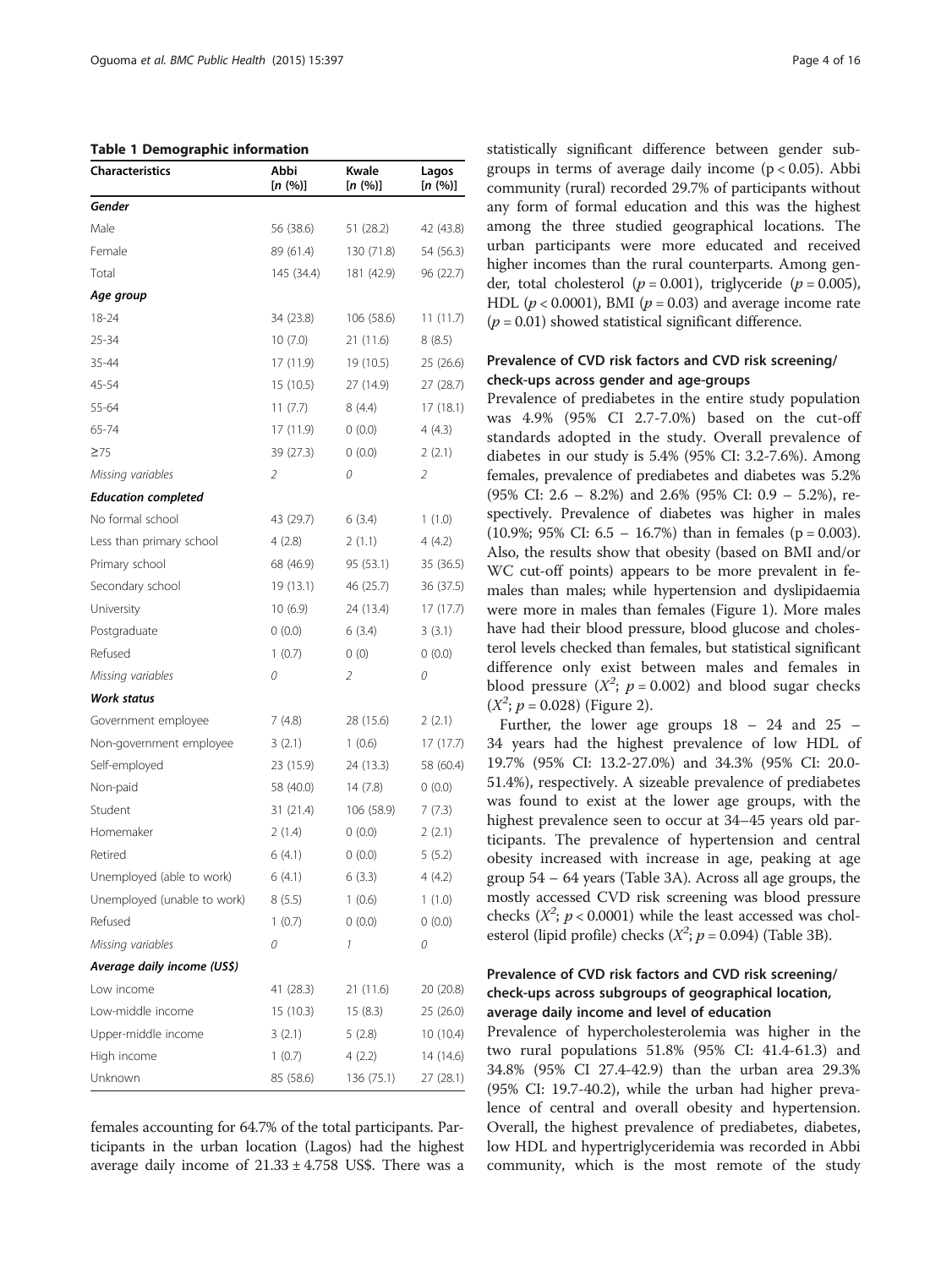|                                   |                   | Cluster subgroups* |                   |                  | Gender subgroups |  |
|-----------------------------------|-------------------|--------------------|-------------------|------------------|------------------|--|
|                                   | Abbi              | Kwale              | Lagos             | Female           | Male             |  |
| Age $(years)^{T}$                 | $51.27 \pm 2.03$  | $28.24 \pm 1.0$    | $45.1 \pm 13.4$   | $42.9 \pm 20.7$  | $38.3 \pm 20.5$  |  |
| Average daily income <sup>+</sup> | $3.79 \pm 0.61$   | $8.80 \pm 1.58$    | $21.33 \pm 4.758$ | $19.47 \pm 4.78$ | $7.39 \pm 1.33$  |  |
| WC (cm)                           | $87.31 \pm 0.93$  | $83.11 \pm 0.99$   | $94.1 \pm 16.3$   | $86.7 \pm 11.5$  | $87.2 \pm 15.1$  |  |
| CHOL(mg/dL) <sup>†</sup>          | $208.16 \pm 8.70$ | $191.05 \pm 6.52$  | $173.0 \pm 16.3$  | $174.4 \pm 76.6$ | $202.0 \pm 82.5$ |  |
| $G$ (mg/dL) <sup>†</sup>          | $137.42 \pm 5.54$ | $120.71 \pm 4.18$  | $117.5 \pm 56.2$  | $136.1 \pm 61.6$ | $118.5 \pm 53.2$ |  |
| HDL $(mq/dL)^{\dagger}$           | $73.04 \pm 2.29$  | $75.29 \pm 1.86$   | $63.4 \pm 20.4$   | $64.4 \pm 24.5$  | $75.8 \pm 22.5$  |  |
| BMI $(kg/m2)†$                    | $23.41 \pm 0.43$  | $74.05 + 0.49$     | $25.2 + 5.0$      | $23.3 + 4.6$     | $24.5 + 6.3$     |  |
| Systolic (mmHg)                   | $120.94 + 2.25$   | $119.20 + 2.76$    | $133 + 19.8$      | $124.0 + 21.9$   | $122.4 + 34.7$   |  |
| Diastolic (mmHg)                  | $72.76 \pm 2.44$  | $69.93 \pm 0.90$   | $80.0 \pm 12.4$   | $72.7 \pm 12.7$  | $73.5 \pm 23.1$  |  |
| FBG (mg/dL)                       | $101.76 \pm 5.99$ | $80.95 \pm 2.12$   | $88.2 \pm 26.6$   | $95.6 \pm 48.1$  | $88.3 \pm 45.8$  |  |
| RBG (mg/dL)                       | $116 \pm 0.0$     | $92.34 \pm 2.92$   | $103.4 \pm 29.6$  | $102.9 \pm 29.7$ | $94.8 \pm 26.4$  |  |

<span id="page-4-0"></span>Table 2 Average (Mean ± SD) levels of demographic, anthropometric and biochemical parameters

Significant level α = 0.05; FBG = Fasting blood glucose, RBG = Random blood glucose, CHOL = total cholesterol, TG = Triglycerides, WC = waist circumference, HDL = high density lipoprotein cholesterol, BMI = body mass index.

\*Statistical significance levels between subgroups presented in Table [4.](#page-7-0) †

<sup>†</sup>statistically significant difference between gender subgroups.

All missing data variables were excluded from the analysis.

locations. Apart from blood glucose, other assessed CVD risk variables showed significant difference between the urban population and rural populations. Also, a statistical significance exists between the rural subjects and the urban in terms of having had access to CVD risk screening (Tables [4](#page-7-0) and [5](#page-8-0)).

Highest prevalence of central obesity, hypertriglyceridemia, diabetes and low HDL was found in the high income group. Except between 'low-middle income and low income' groups for CHOL ( $p = 0.042$ ), and 'high income and low income' groups for HDL-C  $(p = 0.017)$ , other CVD risk factors did not show a statistical significance across income levels. Among individuals who have had access to blood pressure and blood glucose screening, statistical significance only exists between the high income group and "low-middle income and low income" groups.

There was a significant difference between individuals with 'university and post graduate education' and 'no

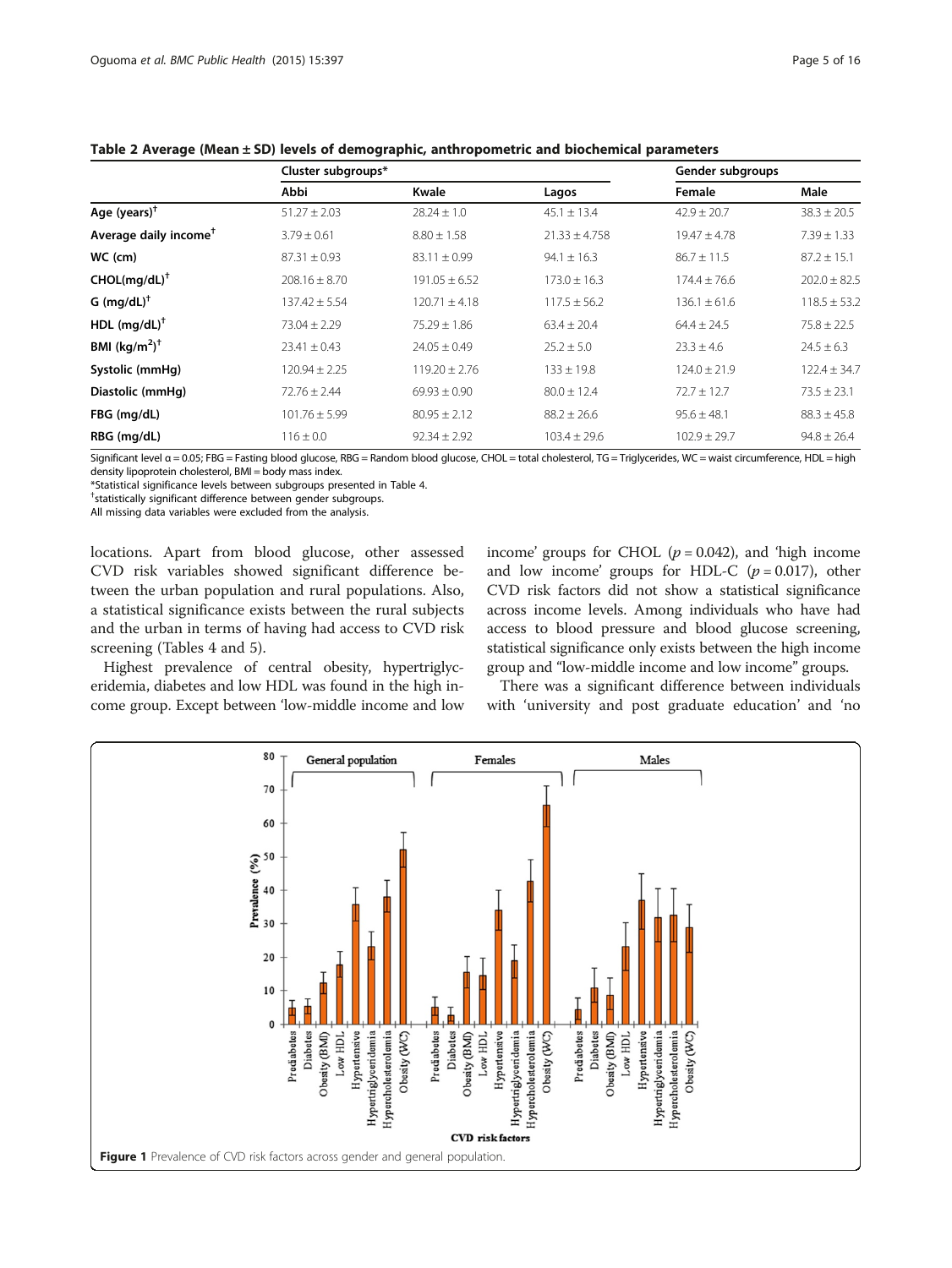<span id="page-5-0"></span>

formal education and less than primary education' and those with primary education and secondary education, respectively, in regards to prevalence of hypertriglyceridemia and hypercholesterolemia. Significant difference also exists between the 'university and postgraduate education' group and other groups in prevalence of obesity. Having had access to blood pressure and blood glucose screening was significantly different between the 'university and postgraduate education' and other educational groups (Tables [4](#page-7-0) and [5](#page-8-0)).

## **Discussion**

The results from this study indicate that the adult Nigeria population bear a substantial burden of modifiable CVD risk factors. In 1960s, diabetes was considered to be rare among Nigerians and reported prevalence rates were <1% [[21,22\]](#page-14-0). Few studies in different geopolitical zones of Nigeria identified sizeable prevalence rates of diabetes and prediabetes in study patients. The first reported prediabetes condition in Nigeria was in 1998 [[23\]](#page-14-0). They found a prevalence of 2.2% in a group of urban adults in Nigeria. In another study carried out in an urban Southern Western Nigeria, the incidence of prediabetes in the whole study participants was 3.3% as compared to confirmed diabetic prevalence of 4.7% [\[24](#page-14-0)]. Another study in a rural Nigerian community identified 4.8% prevalence of diabetes [[25](#page-14-0)]. There is indication that increased urban migration and urbanization over time encouraging lifestyle changes is contributory to increase in prevalence of these modifiable risk factors. It is also envisaged that with increase in reporting, the true prevalence of prediabetes and diabetes in Nigeria will be

unravelled, especially in apparently healthy subjects in the rural communities.

More females were obese than males measured either by assessing the overall obesity or central obesity. This agrees with the findings of Ogunmola et al. [\[25](#page-14-0)] and Adegoke et al. [[26\]](#page-14-0), in rural Nigerian communities. In contrast to diabetes and prediabetes, the urban participants were more obese than the rural population. Early data in Nigeria during the middle and later part of last century suggested low prevalence of obesity [\[27,28\]](#page-14-0). The reverse is the case in present time, where more areas are becoming urbanized encouraging a sedentary lifestyle and unhealthy eating. Subjects in rural communities have farming and trading as the primary occupation, which provides substantial physical activity. This is contributory to their low prevalence of obesity as compared to the urban migrant counterparts.

Our study also found that the age group 18–24 years had a sizeable prevalence of prediabetes, hypercholesterolemia, central obesity and low HDL. In a ten-year incidence of risk of cardiovascular disease study, it was found that the increased risk in individuals with impaired fasting glucose was largely driven by the coexistence of multiple CVD risk factors [[29](#page-14-0)]. This becomes alarming for a setting where algorithms for early screening and detection of disease risk factors are under assessed. It is argued that the effect of glucose lowering drugs can delay conversion of prediabetes to diabetes [\[30\]](#page-15-0), but this can only be the case in societies with effective health systems, where individuals have adequate health awareness and health seeking behaviour that will enhance the opportunities for detection and intervention.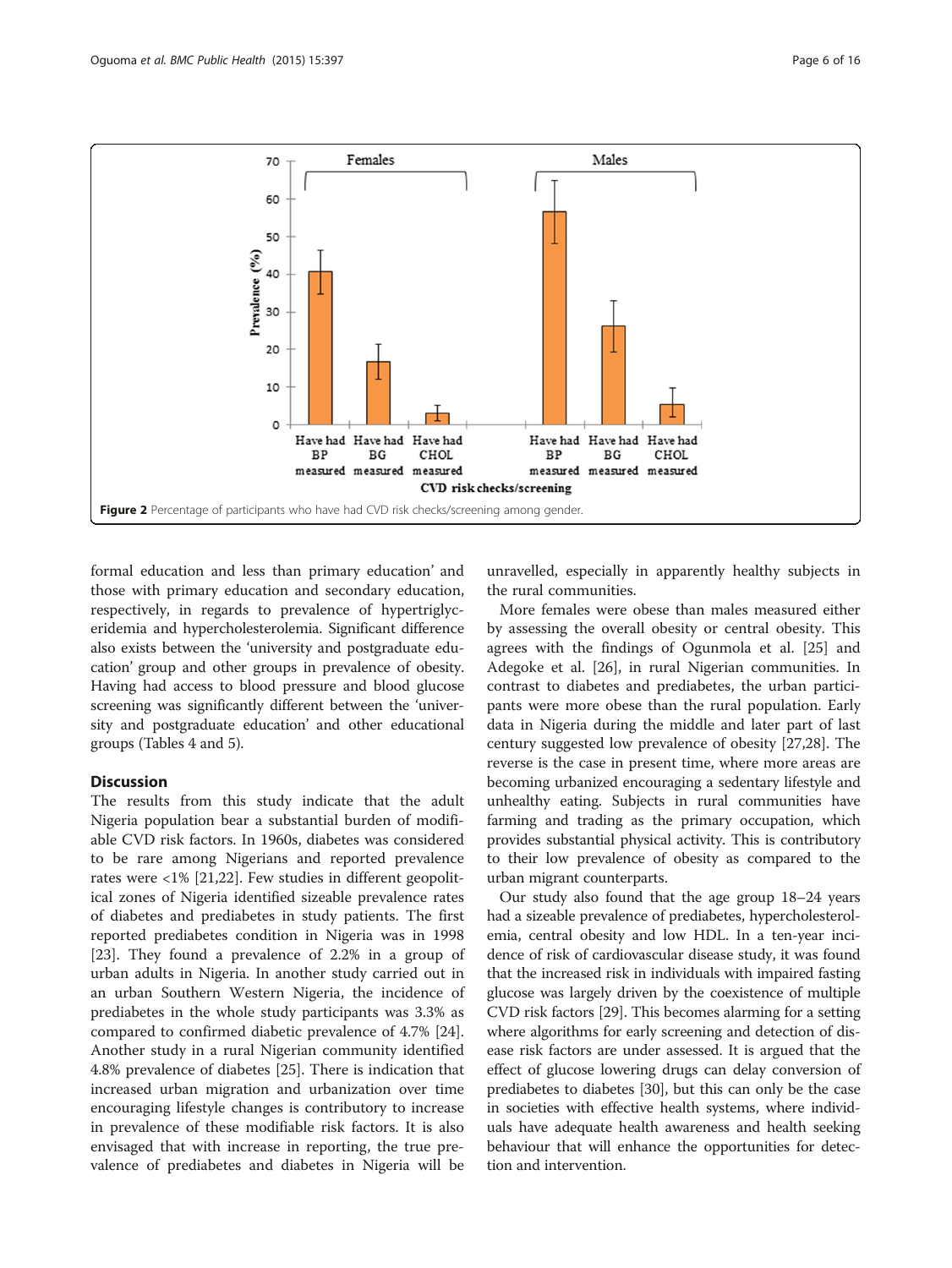Oguoma

| A. CVD risk factors    | Age group in years (95% confidence interval) |                  |                  |                  |                  |                  |                  |          |  |
|------------------------|----------------------------------------------|------------------|------------------|------------------|------------------|------------------|------------------|----------|--|
|                        | $18-24$                                      | $25 - 34$        | 35-44            | 45-54            | 55-64            | 65-74            | $\geq 75$        |          |  |
| ↑TG                    | $10.2(5.1-15.6)$                             | 11.4 (2.9-20.0)  | 22.4 (10.2-32.7) | 32.3 (21.0-43.5) | 46.9 (28.1-63.8) | 37.5 (16.2-62.5) | 48.4 (29.0-67.7) | < 0.0001 |  |
| ↑CHOL                  | 23.4 (16.1-30.7)                             | 22.9 (11.4-35.5) | 32.7 (21.6-46.9) | 48.4 (33.9-61.3) | 59.4 (40.6-75.0) | 62.5 (37.5-81.3) | 74.2 (56.7-90.3) | < 0.0001 |  |
| Obesity (BMI)          | $2.2(0.0-4.4)$                               | 17.1 (5.7-28.6)  | $16.3(6.1-28.6)$ | 32.3 (21.0-43.5) | 15.6 (6.3-28.1)  | $12.5(0.0-31.3)$ | 12.9 (3.2-25.8)  | < 0.0001 |  |
| ⊥HDL                   | 19.7 (13.1-27.0)                             | 34.3 (20.0-51.4) | 20.4 (10.2-34.7) | $14.5(6.5-24.2)$ | $12.5(3.1-25.0)$ | $6.3(0.0-25.0)$  | $6.5(0.0-17.5)$  | 0.053    |  |
| <b>Prediabetes</b>     | $3.6(0.7-7.3)$                               | $2.9(0.0-11.4)$  | $8.2$ (2.0-16.3) | $6.5(1.6-12.9)$  | 0.0              | 0.0              | $6.5(0.0-16.1)$  | 0.398    |  |
| <b>Diabetes</b>        | $0.7(0.0-2.9)$                               | 0.0              | $4.1(0.0-10.2)$  | $8.1(1.6-14.5)$  | 18.8 (6.3-31.3)  | 25.0 (6.3-50.0)  | $6.5(0.0-16.1)$  | < 0.0001 |  |
| Hypertension           | $7.3$ $(2.9-11.7)$                           | 28.6 (14.3-42.9) | 40.8 (26.5-55.1) | 54.8 (38.7-66.1) | 68.8 (50.0-84.4) | 56.3 (37.5-81.3) | 71.0 (54.8-85.2) | < 0.0001 |  |
| Obesity (WC)           | 16.8 (10.2-22.6)                             | 51.4 (34.3-68.6) | 77.6 (64.5-88.6) | 79.0 (67.7-88.7) | 87.5 (75.0-96.9) | 68.8 (43.8-87.5) | 64.5 (48.4-80.6) | < 0.0001 |  |
| B. CVD risk screening  |                                              |                  |                  |                  |                  |                  |                  |          |  |
| Have had BP measured   | $6.7(3.4-11.4)$                              | 43.6 (28.2-61.5) | 70.5 (59.0-82.0) | 86.4 (78.8-93.9) | 83.3 (69.4-94.4) | 65.0 (45.0-85.0) | 51.2 (36.6-65.9) | < 0.0001 |  |
| Have had BG measured   | $3.4(0.7-6.7)$                               | $7.7(0.0-15.4)$  | 26.2 (14.8-37.7) | 36.4 (24.2-47.0) | 55.6 (38.9-69.4) | 35.0 (15.0-55.0) | $19.5(7.3-31.7)$ | < 0.0001 |  |
| Have had CHOL measured | $1.3(0.0-3.4)$                               | 0.0              | $4.9(0.0-11.5)$  | $4.5(0.0-10.6)$  | $11.1(2.8-22.2)$ | $5.0(0.0-15.0)$  | $7.3$ (0.0-17.1) | 0.094    |  |

<span id="page-6-0"></span>Table 3 Prevalence of CVD risk factors and accessibility to CVD risk screening across age groups

 $\overline{BP}$  = blood pressure,  $BG$  = blood glucose, CHOL = cholesterol.

TG = triglycerides, CHOL = total cholesterol, BMI = body mass index, HDL = high density lipoprotein cholesterol, WC = waist circumference, ↑ = hyper, ↓ = low.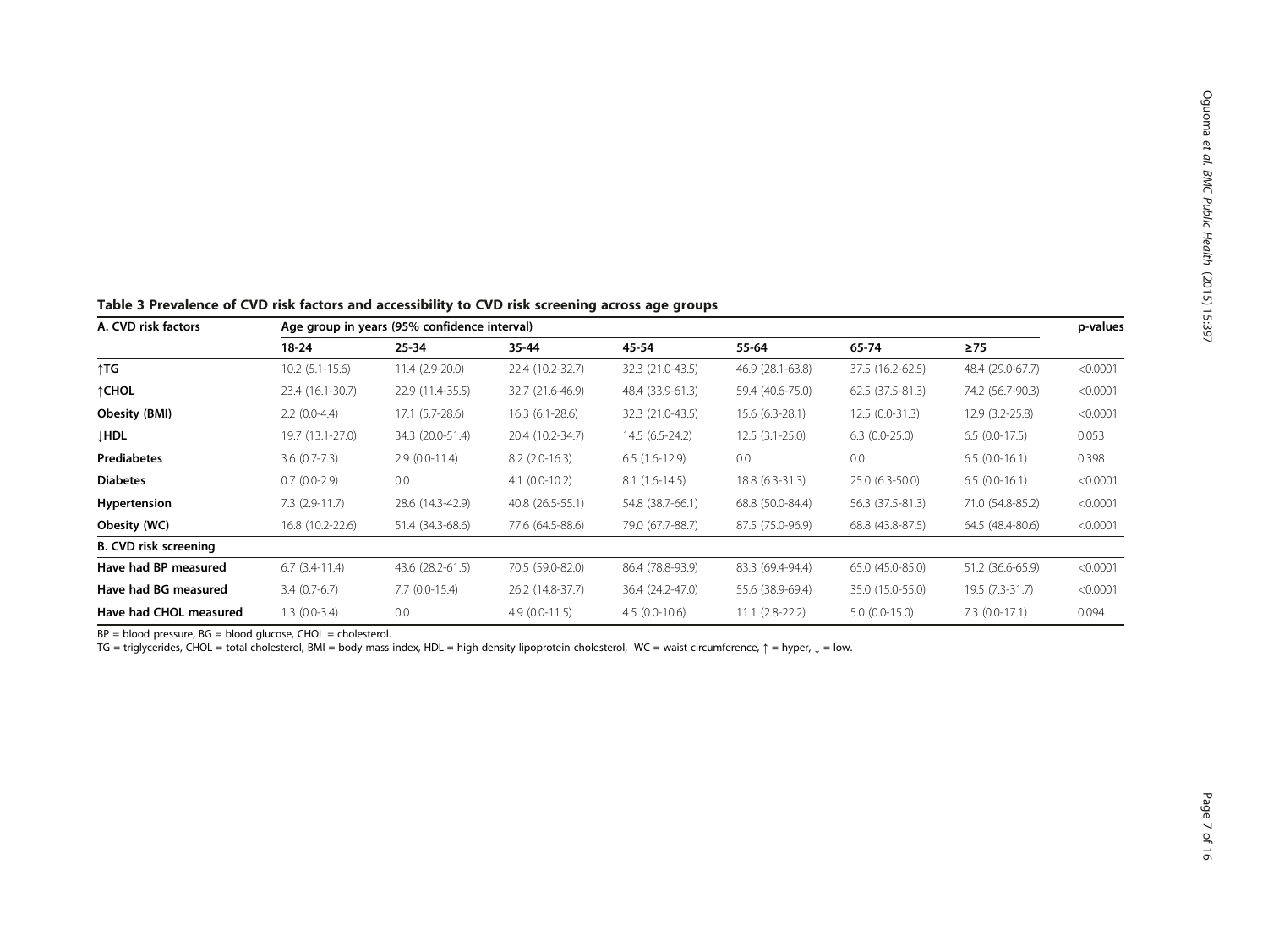<span id="page-7-0"></span>

| Table 4 Percentage prevalence of CVD risk factors and accessibility of CVD risks screening across subgroups of geographical location, average daily income |  |
|------------------------------------------------------------------------------------------------------------------------------------------------------------|--|
| and level of education among study population                                                                                                              |  |

| A: CVD risk factors              |                                                           | ↑TG<br>(95% CI)                    | ↑CHOL<br>(95% CI)            | Obese (BMI)<br>(95% CI) | <b>LHDL</b><br>(95% CI) | <b>Prediabetes</b><br>(95% CI) | <b>Diabetes</b><br>(95% CI) | Hypertension<br>(95% CI) | Obese (WC)<br>(95% CI) |
|----------------------------------|-----------------------------------------------------------|------------------------------------|------------------------------|-------------------------|-------------------------|--------------------------------|-----------------------------|--------------------------|------------------------|
| <b>Geographical location</b>     | Abbi                                                      | 32.7 (22.7-42.2)                   | 51.8 (41.4-61.3)             | $8.2$ (2.7-12.7)        | 19.1 (12.7-26.4)        | $6.4(2.3-10.9)$                | $10.9(5.5-16.4)$            | 37.3 (28.2-47.3)         | 51.8 (41.8-61.8)       |
|                                  | Kwale                                                     | 19.5 (13.8-25.9)                   | 34.8 (27.4-42.9)             | 14.0 (9.1-19.2)         | 17.1 (11.0-23.2)        | $3.7(1.2-6.7)$                 | $1.8(0.0-4.3)$              | 23.2 (16.8-29.9)         | 40.2 (32.3-48.2)       |
|                                  | Lagos                                                     | 19.6 (12.0-28.7)                   | 29.3 (19.7-40.2)             | 17.4 (9.8-26.1)         | 17.4 (9.8-26.1)         | $4.3(1.1-8.7)$                 | $5.4(1.1-9.8)$              | 53.3 (43.0-64.1)         | 72.8 (63.0-81.5)       |
| Average daily income (US\$)      | Low income                                                | 28.4 (18.9-39.2)                   | 45.9 (33.8-58.1)             | 17.6 (8.9-27.0)         | 14.9 (8.1-23.0)         | $8.1(2.7-14.9)$                | $4.1(0.0-8.1)$              | 54.1 (41.9-66.2)         | 81.1 971.6-89.8)       |
|                                  | Low-middle income                                         | 29.8 (17.0-44.7)                   | 44.7 (31.9-57.4)             | 21.3 (10.6-34.0)        | 19.1 (8.5-31.9)         | $2.1(0.0-6.4)$                 | $6.4(0.0-14.9)$             | 46.8 (31.9-59.6)         | 66.0 (51.1-78.7)       |
|                                  | Upper-middle income                                       | 17.6 (0.0-35.3)                    | 35.3 (11.8-52.9)             | 11.8 (0.0-29.4)         | 11.8 (0.0-29.4)         | 11.8 (0.0-29.4)                | 0.0                         | 52.9 (29.4-76.5)         | 47.1 (23.5-67.1)       |
|                                  | High income                                               | 44.4 (19.9-66.7)                   | 38.9 (16.7-61.1)             | 16.7 (0.0-33.3)         | 33.3 (11.1-55.6)        | 0.0                            | 22.2 (5.6-38.9)             | 33.3 (11.1-55.6)         | 83.3 (64.4-100)        |
| <b>Education completed</b>       | No formal education<br>and Less than primary<br>education | 40.8 (26.5-55.9)                   | 69.4 (57.1-82.5)             | 10.2 (2.0-20.4)         | $12.2$ $(4.1 - 21.3)$   | $2.0(0.0-6.1)$                 | $6.1$ (0.0-14.3)            | 59.2 (46.9-73.5)         | 71.4 (57.1-83.7)       |
|                                  | Primary education                                         | 16.0 (11.2-21.7)                   | 29.7 (22.6-36.6)             | $10.3(6.3-15.4)$        | 16.6 (10.9-22.3)        | $4.0(1.7-7.1)$                 | $4.6(1.7-8.2)$              | 24.6 (17.5-31.4)         | 41.1 (34.3-48.6)       |
|                                  | Secondary education                                       | 19.3 (10.9-27.3)                   | 31.8 (22.3-42.0)             | 12.5 (5.7-19.3)         | 21.6 (12.5-31.2)        | $6.8(2.3-12.5)$                | $6.8$ $(2.3-12.5)$          | 34.1 (23.9-44.3)         | 53.4 (43.2-63.6)       |
|                                  | University and<br>Postgraduate                            | 39.6 (26.4-52.8)                   | 50.9 (37.7-63.0)             | 24.5 (13.2-35.8)        | 18.9 (8.7-30.2)         | $5.7(0.0-13.2)$                | $5.7$ (0.0-12.1)            | 47.2 (33.2-60.4)         | 66.0 (52.8-79.2)       |
| B: History of CVD risk screening |                                                           |                                    |                              | Ever had BP measured?   |                         | Ever had BG measured?          |                             | Ever had CHOL measured?  |                        |
|                                  |                                                           |                                    |                              | Yes (95% CI)            | No (95% CI)             | Yes (95% CI)                   | No (95% CI)                 | Yes (95% CI)             | No (95% CI)            |
| <b>Geographical location</b>     |                                                           | Abbi                               |                              | 45.5 (37.5-53.1)        | 54.2 (46.9-62.5)        | 18.9 (12.6-24.8)               | 81.1 (75.2-87.4)            | $3.5(0.7-6.3)$           | 96.5 (93.7-99.3)       |
|                                  |                                                           | Kwale                              |                              | 32.4 (25.3-39.2)        | 67.6 (60.8-74.7)        | 11.9 (7.4-17.0)                | 88.1 (83.0-92.6)            | $1.7(0.0-3.6)$           | 98.3 (96.4-100)        |
|                                  |                                                           | Lagos                              |                              | 72.9 (64.6-81.3)        | 27.1 (18.8-35.4)        | 36.5 (27.1-44.8)               | 63.5 (55.2-72.9)            | $8.3(3.1-14.6)$          | 91.7 (85.4-96.9)       |
| Average daily income (US\$)      |                                                           | Low income                         |                              | 61.3 (50.0-70.5)        | 38.8 (29.5-50.0)        | 27.5 (18.8-37.5)               | 72.5 (62.5-81.3)            | $5.0(1.3-10.0)$          | 95.0 (90.0-100)        |
|                                  |                                                           | Low-middle income                  |                              | 72.7 (60.0-83.6)        | 27.3 (16.4-40.0)        | 30.9 (18.2-42.6)               | 69.1 (57.4-81.8)            | $9.1(1.8-18.2)$          | 90.9 (81.8-98.2)       |
|                                  |                                                           | Upper-middle income                |                              | 83.3 (66.7-100)         | 16.7 (0.0-33.3)         | 33.3 (16.7-55.6)               | 66.7 (44.4-83.3)            | $5.6(0.0-16.7)$          | 94.4 (83.3-100)        |
|                                  |                                                           | High income                        |                              | 100.0                   | 0.0                     | 57.9 (34.7-78.9)               | 42.1 (21.1-65.2)            | $5.3$ (0.0-15.8)         | 94.7 (84.2-100)        |
| <b>Education completed</b>       |                                                           | than primary education             | No formal education and Less | 48.3 (35.5-62.1)        | 51.7 (37.9-64.5)        | 20.7 (10.3-31.0)               | 79.3 (69.0-89.7)            | $5.2$ (0.0-12.1)         | 94.8 (87.9-100)        |
|                                  |                                                           | <b>Primary education</b>           |                              | 30.1 (23.5-36.7)        | 69.9 (63.3-76.5)        | 13.8 (8.7-18.4)                | 86.2 (81.6-91.3)            | $1.5(0.0-3.6)$           | 98.5 (96.4-100)        |
|                                  |                                                           | Secondary education                |                              | 56.4 (45.5-66.3)        | 43.6 (33.7-54.5)        | 22.8 (14.9-32.7)               | 77.2 (67.3-85.1)            | $5.0(1.0-9.9)$           | 95.0 (90.1-99.0)       |
|                                  |                                                           | <b>University and Postgraduate</b> |                              | 79.7 (69.5-89.8)        | 20.3 (10.2-30.5)        | 35.6 (23.7-48.2)               | 64.4 (51.8-76.3)            | $8.5(1.7-16.0)$          | 91.5 (84.0-98.3)       |

BP = blood pressure, BG = blood glucose, CHOL = cholesterol.

TG = triglycerides, CHOL = total cholesterol, BMI = body mass index, HDL = high density lipoprotein cholesterol, PD = prediabetes, DB = diabetes, HYP = hypertension, WC = waist circumference, ↑ = hyper, ↓ = low.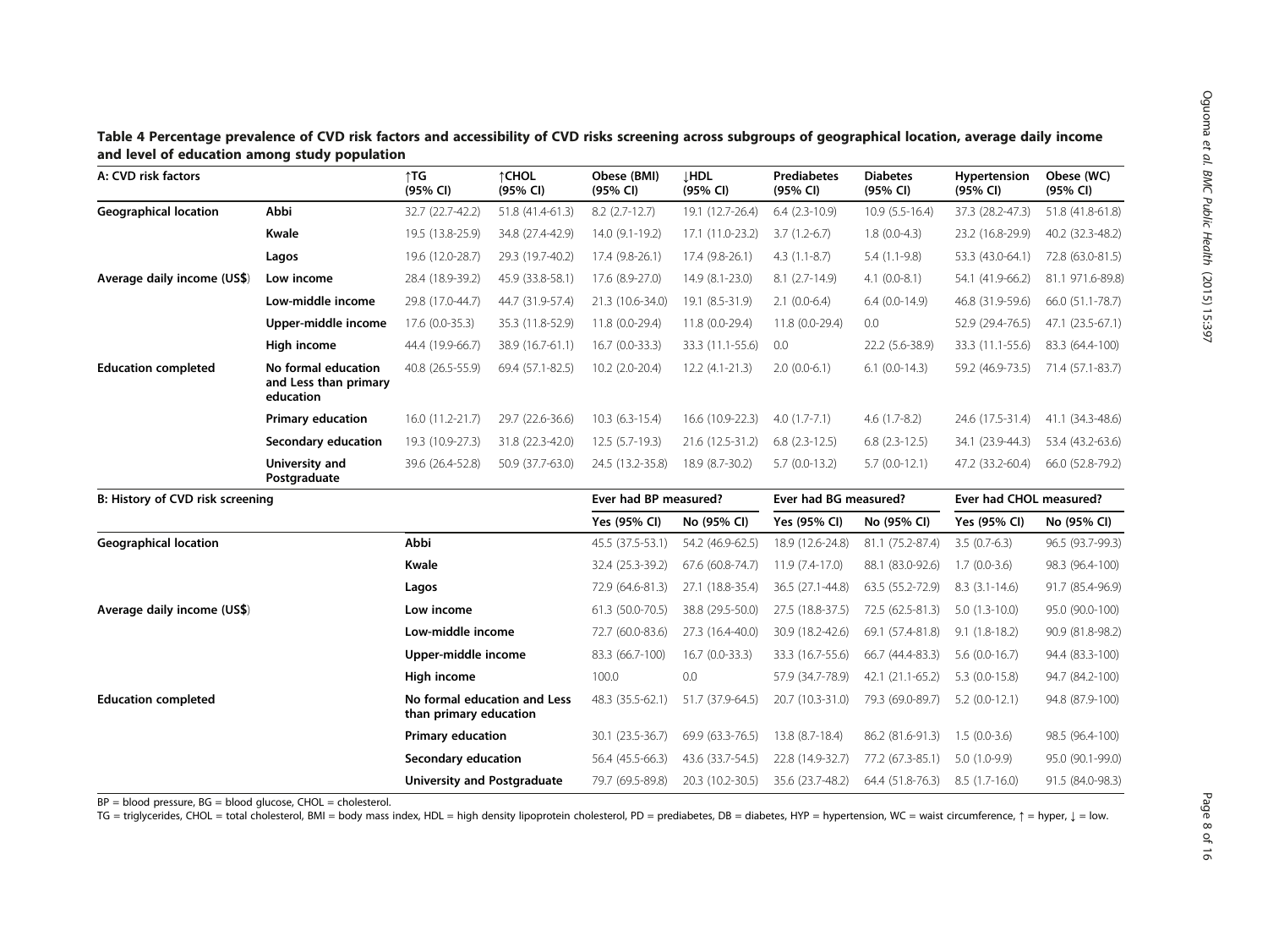<span id="page-8-0"></span>

| <b>CVD</b> risk factors  | Independent variables |                     | Mean                 | Standard | p-value | 95% confidence interval |                |
|--------------------------|-----------------------|---------------------|----------------------|----------|---------|-------------------------|----------------|
|                          |                       |                     | difference           | error    |         | Lower<br>bound          | Upper<br>bound |
| Waist circumference      | Abbi                  | <b>Kwale</b>        | $4.02*$              | 1.675    | .017    | .73                     | 7.31           |
|                          |                       | Lagos               | $-6.65$              | 1.919    | .001    | $-10.42$                | $-2.87$        |
|                          | Kwale                 | Lagos               | $-10.67$             | 1.765    | .000    | $-14.14$                | $-7.20$        |
| <b>Total cholesterol</b> | Abbi                  | Kwale               | 20.86"               | 9.963    | .037    | 1.27                    | 40.46          |
|                          |                       | Lagos               | 37.89                | 11.415   | .001    | 15.44                   | 60.34          |
|                          | Kwale                 | Lagos               | 17.02                | 10.496   | .106    | $-3.62$                 | 37.66          |
| <b>Triglycerides</b>     | Abbi                  | Kwale               | $18.39*$             | 6.981    | .009    | 4.66                    | 32.12          |
|                          |                       | Lagos               | 20.56"               | 7.999    | .011    | 4.83                    | 36.28          |
|                          | Kwale                 | Lagos               | 2.17                 | 7.355    | .768    | $-12.30$                | 16.63          |
| <b>HDL</b> cholesterol   | Abbi                  | <b>Kwale</b>        | $-1.34$              | 2.890    | .644    | $-7.02$                 | 4.35           |
|                          |                       | Lagos               | 9.55                 | 3.311    | .004    | 3.03                    | 16.06          |
|                          | Kwale                 | Lagos               | $10.88^{*}$          | 3.044    | .000    | 4.90                    | 16.87          |
| Body mass index          | Abbi                  | Kwale               | $-0.80$              | 0.705    | .260    | $-2.18$                 | 0.59           |
|                          |                       | Lagos               | $-1.91$ <sup>*</sup> | 0.808    | .019    | $-3.50$                 | $-0.32$        |
|                          | Kwale                 | Lagos               | $-1.11$              | 0.743    | .135    | $-2.57$                 | 0.35           |
| <b>Systolic blood</b>    | Abbi                  | <b>Kwale</b>        | 0.72                 | 3.763    | .849    | $-6.69$                 | 8.12           |
| pressure                 |                       | Lagos               | $-11.45$             | 4.312    | .008    | $-19.93$                | $-2.97$        |
|                          | Kwale                 | Lagos               | $-12.17$             | 3.965    | .002    | $-19.97$                | $-4.37$        |
| Diastolic blood          | Abbi                  | Kwale               | 2.88                 | 2.481    | .246    | $-1.99$                 | 7.76           |
| pressure                 |                       | Lagos               | $-6.32^{*}$          | 2.843    | .027    | $-11.91$                | $-0.73$        |
|                          | Kwale                 | Lagos               | $-9.20$              | 2.614    | .000    | $-14.34$                | $-4.06$        |
| <b>Blood glucose</b>     | Abbi                  | Kwale               | $16.12*$             | 5.088    | .002    | 6.12                    | 26.13          |
|                          |                       | Lagos               | 6.76                 | 5.830    | .247    | $-4.71$                 | 18.22          |
|                          | Kwale                 | Lagos               | $-9.37$              | 5.360    | .081    | $-19.91$                | 1.17           |
| Waist<br>circumference   | Low income            | Low-mid<br>income   | 1.20                 | 2.479    | .629    | $-3.68$                 | 6.08           |
|                          |                       | Upper-mid<br>income | 1.51                 | 3.575    | .673    | $-5.52$                 | 8.54           |
|                          |                       | High income         | $-3.61$              | 3.493    | .302    | $-10.48$                | 3.26           |
|                          | Low-mid<br>income     | Upper-mid<br>income | 0.31                 | 3.762    | .935    | $-7.09$                 | 7.71           |
|                          |                       | High income         | $-4.81$              | 3.684    | .193    | $-12.05$                | 2.44           |
|                          | Upper-mid<br>income   | High income         | $-5.12$              | 4.495    | .256    | $-13.96$                | 3.72           |
| <b>Total cholesterol</b> | Low income            | Low-mid<br>income   | 31.05                | 15.248   | .042    | 1.07                    | 61.04          |
|                          |                       | Upper-mid<br>income | 28.06                | 21.987   | .203    | $-15.18$                | 71.30          |
|                          |                       | High income         | 22.20                | 21.485   | .302    | $-20.05$                | 64.45          |
|                          | Low-mid income        | Upper-mid<br>income | $-2.99$              | 23.137   | .897    | $-48.49$                | 42.51          |
|                          |                       | High income         | $-8.85$              | 22.660   | .696    | $-53.41$                | 35.71          |
|                          | Upper-mid<br>income   | High income         | $-5.86$              | 27.648   | .832    | $-60.23$                | 48.51          |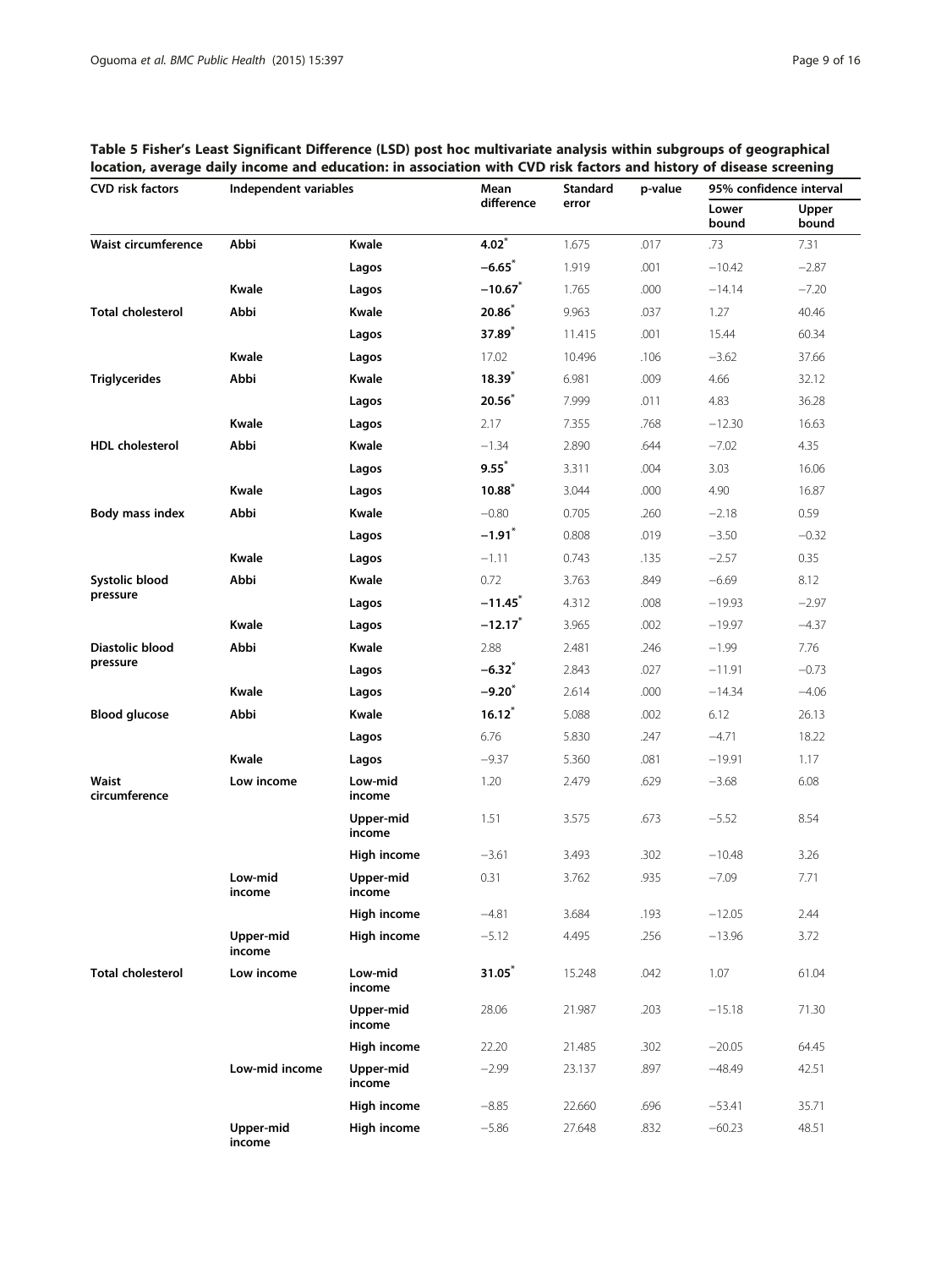| <b>Triglycerides</b>       | Low income          | Low-mid<br>income       | 4.78     | 10.628 | .653 | $-16.12$ | 25.68 |
|----------------------------|---------------------|-------------------------|----------|--------|------|----------|-------|
|                            |                     | Upper-mid<br>income     | 9.49     | 15.325 | .536 | $-20.65$ | 39.63 |
|                            |                     | High income             | $-11.45$ | 14.974 | .445 | $-40.89$ | 18.00 |
|                            | Low-mid<br>income   | <b>Upper-mid income</b> | 4.71     | 16.126 | .770 | $-27.00$ | 36.42 |
|                            |                     | High income             | $-16.23$ | 15.794 | .305 | $-47.28$ | 14.83 |
|                            | Upper-mid<br>income | High income             | $-20.94$ | 19.270 | .278 | $-58.83$ | 16.96 |
| <b>HDL</b> cholesterol     | Low income          | Low-mid<br>income       | 6.44     | 4.429  | .147 | $-2.27$  | 15.15 |
|                            |                     | Upper-mid<br>income     | 1.56     | 6.387  | .807 | $-11.00$ | 14.12 |
|                            |                     | High income             | 14.92    | 6.241  | .017 | 2.64     | 27.19 |
|                            | Low-mid<br>income   | Upper-mid<br>income     | $-4.88$  | 6.721  | .468 | $-18.10$ | 8.34  |
|                            |                     | High income             | 8.48     | 6.582  | .199 | $-4.47$  | 21.42 |
|                            | Upper-mid<br>income | High income             | 13.36    | 8.031  | .097 | $-2.44$  | 29.15 |
| Body mass index            | Low income          | Low-mid income          | 0.05     | 1.035  | .963 | $-1.99$  | 2.08  |
|                            |                     | Upper-mid<br>income     | 1.00     | 1.493  | .505 | $-1.94$  | 3.93  |
|                            |                     | High income             | $-0.23$  | 1.459  | .874 | $-3.10$  | 2.64  |
|                            | Low-mid<br>income   | Upper-mid<br>income     | 0.95     | 1.571  | .546 | $-2.14$  | 4.04  |
|                            |                     | High income             | $-0.28$  | 1.539  | .856 | $-3.31$  | 2.75  |
|                            | Upper-mid<br>income | High income             | $-1.23$  | 1.878  | .513 | $-4.92$  | 2.46  |
| Systolic blood<br>pressure | Low income          | Low-mid<br>income       | 8.47     | 5.609  | .132 | $-2.56$  | 19.50 |
|                            |                     | Upper-mid<br>income     | 8.99     | 8.088  | .267 | $-6.92$  | 24.89 |
|                            |                     | High income             | 10.97    | 7.903  | .166 | $-4.57$  | 26.51 |
|                            | Low-mid income      | Upper-mid<br>income     | 0.51     | 8.511  | .952 | $-16.22$ | 17.25 |
|                            |                     | High income             | 2.50     | 8.336  | .765 | $-13.89$ | 18.89 |
|                            | Upper-mid<br>income | High income             | 1.99     | 10.170 | .845 | $-18.01$ | 21.99 |
| Diastolic blood            | Low income          | Low-mid income          | $-0.99$  | 3.783  | .795 | $-8.43$  | 6.45  |
| pressure                   |                     | Upper-mid<br>income     | $-3.42$  | 5.455  | .531 | $-14.14$ | 7.31  |
|                            |                     | High income             | $-3.39$  | 5.330  | .526 | $-13.87$ | 7.10  |
|                            | Low-mid<br>income   | Upper-mid income        | $-2.43$  | 5.740  | .672 | $-13.72$ | 8.86  |
|                            |                     | High income             | $-2.40$  | 5.621  | .670 | $-13.45$ | 8.66  |
|                            | Upper-mid<br>income | High income             | 0.03     | 6.859  | .996 | $-13.46$ | 13.52 |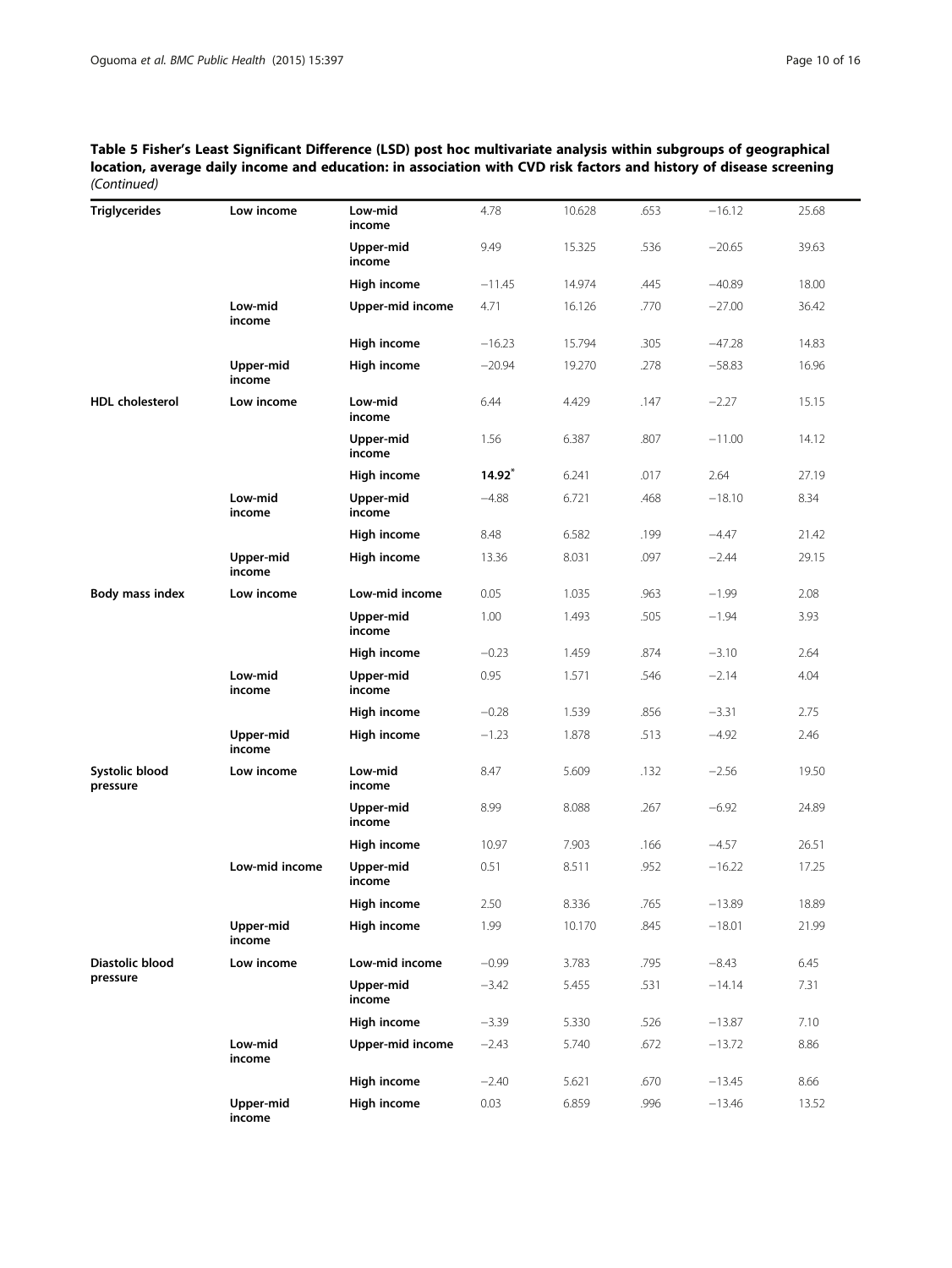| <b>Blood glucose</b>     | Low income          | Low-mid income      | $-10.24$    | 7.782  | .189 | $-25.54$ | 5.06     |
|--------------------------|---------------------|---------------------|-------------|--------|------|----------|----------|
|                          |                     | Upper-mid<br>income | 4.63        | 11.221 | .680 | $-17.44$ | 26.70    |
|                          |                     | High income         | $-21.25$    | 10.965 | .053 | $-42.81$ | .32      |
|                          | Low-mid<br>income   | Upper-mid<br>income | 14.87       | 11.808 | .209 | $-8.35$  | 38.09    |
|                          |                     | High income         | $-11.00$    | 11.565 | .342 | $-33.75$ | 11.74    |
|                          | Upper-mid<br>income | High income         | $-25.88$    | 14.110 | .067 | $-53.62$ | 1.87     |
| Waist circumference      | <b>NLE</b>          | PE.                 | $6.08^*$    | 2.207  | .006 | 1.74     | 10.42    |
|                          |                     | <b>SE</b>           | 2.90        | 2.437  | .235 | $-1.90$  | 7.69     |
|                          |                     | <b>UPE</b>          | $-5.69$     | 2.698  | .035 | $-11.00$ | $-0.39$  |
|                          | PE                  | <b>SE</b>           | $-3.18$     | 1.784  | .075 | $-6.69$  | 0.33     |
|                          |                     | <b>UPE</b>          | $-11.77$    | 2.126  | .000 | $-15.95$ | $-7.59$  |
|                          | <b>SE</b>           | <b>UPE</b>          | $-8.59^{*}$ | 2.364  | .000 | $-13.24$ | $-3.94$  |
| <b>Total cholesterol</b> | <b>NLE</b>          | PE.                 | 59.68       | 12.767 | .000 | 34.57    | 84.78    |
|                          |                     | <b>SE</b>           | 60.55       | 14.097 | .000 | 32.83    | 88.28    |
|                          |                     | <b>UPE</b>          | 17.28       | 15.604 | .269 | $-13.40$ | 47.97    |
|                          | PE                  | <b>SE</b>           | .87         | 10.316 | .933 | $-19.41$ | 21.16    |
|                          |                     | <b>UPE</b>          | $-42.40$    | 12.295 | .001 | $-66.58$ | $-18.22$ |
|                          | SE                  | <b>UPE</b>          | $-43.27$    | 13.672 | .002 | $-70.16$ | $-16.39$ |
| <b>Triglycerides</b>     | <b>NLE</b>          | PE.                 | 33.61       | 8.961  | .000 | 15.99    | 51.24    |
|                          |                     | <b>SE</b>           | $22.14*$    | 9.895  | .026 | 2.68     | 41.60    |
|                          |                     | <b>UPE</b>          | $-5.11$     | 10.953 | .641 | $-26.64$ | 16.43    |
|                          | PE                  | SE                  | $-11.47$    | 7.241  | .114 | $-25.71$ | 2.77     |
|                          |                     | <b>UPE</b>          | $-38.72$    | 8.630  | .000 | $-55.69$ | $-21.75$ |
|                          | SE                  | <b>UPE</b>          | $-27.25$    | 9.596  | .005 | $-46.12$ | $-8.38$  |
| <b>HDL</b> cholesterol   | <b>NLE</b>          | PE.                 | $8.07*$     | 3.832  | .036 | .53      | 15.61    |
|                          |                     | <b>SE</b>           | $11.42*$    | 4.231  | .007 | 3.10     | 19.74    |
|                          |                     | <b>UPE</b>          | 8.07        | 4.684  | .086 | $-1.14$  | 17.28    |
|                          | PE                  | SE                  | 3.35        | 3.096  | .280 | $-2.74$  | 9.44     |
|                          |                     | <b>UPE</b>          | .00         | 3.691  | .999 | $-7.26$  | 7.25     |
|                          | <b>SE</b>           | <b>UPE</b>          | $-3.35$     | 4.104  | .414 | $-11.42$ | 4.72     |
| Body mass index          | <b>NLE</b>          | PE                  | 0.17        | 0.895  | .851 | $-1.59$  | 1.93     |
|                          |                     | SE                  | $-1.68$     | 0.988  | .090 | $-3.62$  | .2633    |
|                          |                     | <b>UPE</b>          | $-4.49$     | 1.093  | .000 | $-6.64$  | $-2.34$  |
|                          | PE                  | SE                  | $-1.85$     | 0.723  | .011 | $-3.27$  | $-0.43$  |
|                          |                     | <b>UPE</b>          | $-4.66$     | 0.862  | .000 | $-6.35$  | $-2.96$  |
|                          | <b>SE</b>           | <b>UPE</b>          | $-2.81$     | 0.958  | .004 | $-4.69$  | $-0.92$  |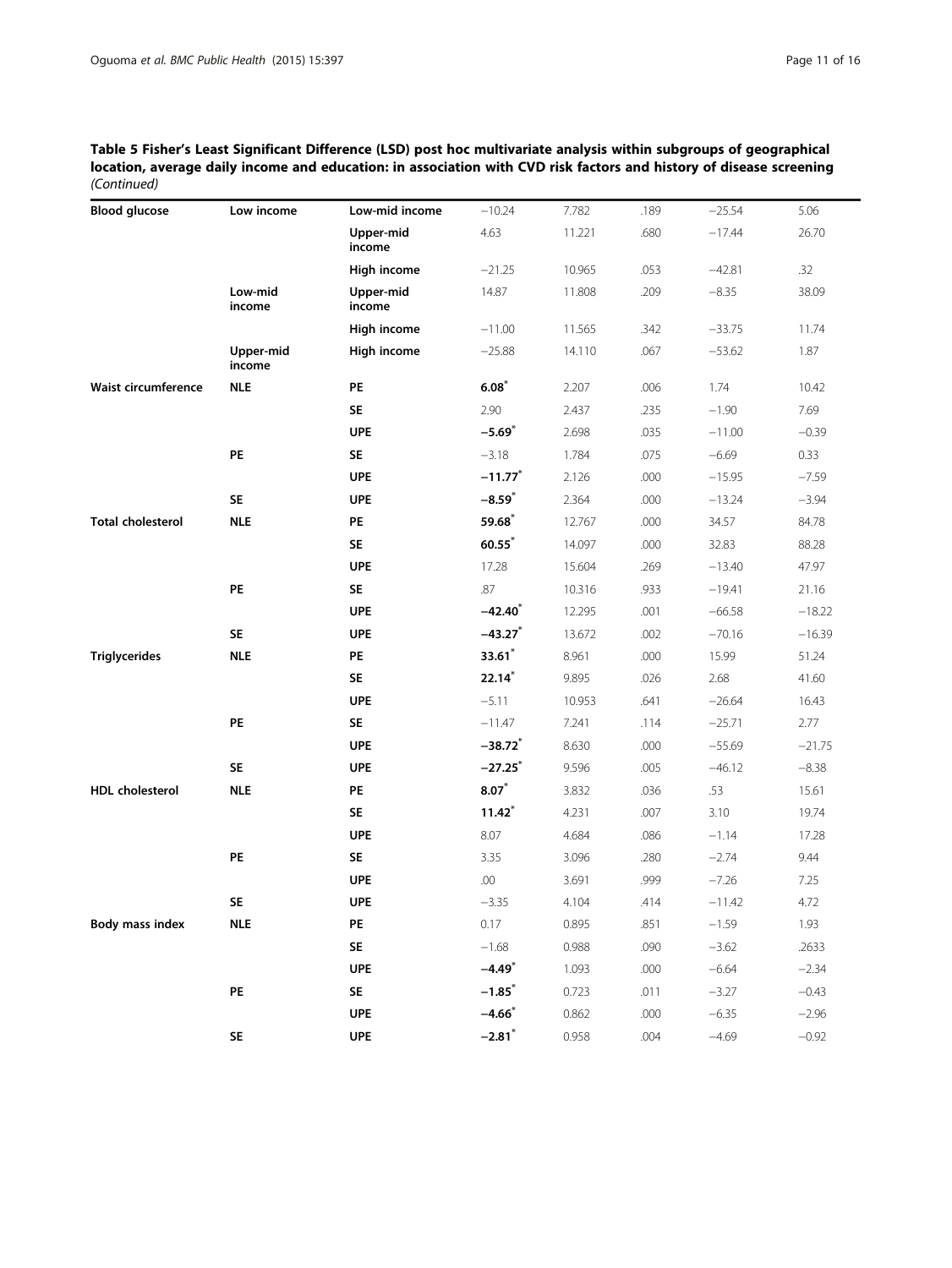| Systolic blood                          | <b>NLE</b>            | PE                  | 14.96              | 4.949                    | .003     | 5.22                    | 24.69          |
|-----------------------------------------|-----------------------|---------------------|--------------------|--------------------------|----------|-------------------------|----------------|
| pressure                                |                       | <b>SE</b>           | 9.57               | 5.465                    | .081     | $-1.18$                 | 20.31          |
|                                         |                       | <b>UPE</b>          | 7.06               | 6.049                    | .244     | $-4.84$                 | 18.95          |
|                                         | PE                    | <b>SE</b>           | $-5.39$            | 3.999                    | .179     | $-13.25$                | 2.47           |
|                                         |                       | <b>UPE</b>          | $-7.90$            | 4.766                    | .098     | $-17.27$                | 1.47           |
|                                         | SE                    | <b>UPE</b>          | $-2.51$            | 5.300                    | .636     | $-12.93$                | 7.91           |
| Diastolic blood                         | <b>NLE</b>            | PE                  | 3.15               | 3.281                    | .338     | $-3.31$                 | 9.60           |
| pressure                                |                       | <b>SE</b>           | $-1.42$            | 3.623                    | .696     | $-8.54$                 | 5.71           |
|                                         |                       | <b>UPE</b>          | $-5.05$            | 4.010                    | .209     | $-12.93$                | 2.83           |
|                                         | PE                    | <b>SE</b>           | $-4.57$            | 2.651                    | .086     | $-9.78$                 | 0.65           |
|                                         |                       | <b>UPE</b>          | $-8.19$            | 3.160                    | .010     | $-14.41$                | $-1.98$        |
|                                         | SE                    | <b>UPE</b>          | $-3.63$            | 3.514                    | .302     | $-10.54$                | 3.28           |
| <b>Blood glucose</b>                    | <b>NLE</b>            | PE                  | $-3.35$            | 6.782                    | .621     | $-16.69$                | 9.98           |
|                                         |                       | <b>SE</b>           | $-4.07$            | 7.489                    | .587     | $-18.80$                | 10.65          |
|                                         |                       | <b>UPE</b>          | $-3.19$            | 8.289                    | .701     | $-19.49$                | 13.11          |
|                                         | PE                    | <b>SE</b>           | $-0.72$            | 5.480                    | .895     | $-11.50$                | 10.06          |
|                                         |                       | <b>UPE</b>          | 0.16               | 6.531                    | .980     | $-12.68$                | 13.01          |
|                                         | <b>SE</b>             | <b>UPE</b>          | 0.88               | 7.263                    | .903     | $-13.40$                | 15.17          |
| <b>History of CVD</b><br>risk screening | Independent variables |                     | Mean<br>difference | <b>Standard</b><br>error | p-value  | 95% confidence interval |                |
|                                         |                       |                     |                    |                          |          | Lower<br>bound          | Upper<br>bound |
| Ever had                                | Abbi                  | Kwale               | $-0.13*$           | 0.054                    | 0.017    | $-0.23$                 | $-0.02$        |
| <b>BP</b> measured?                     |                       | Lagos               | $0.27*$            | 0.063                    | < 0.0001 | 0.15                    | 0.40           |
|                                         | Kwale                 | Lagos               | $0.40*$            | 0.060                    | < 0.0001 | 0.28                    | 0.52           |
| Ever had                                | Abbi                  | Kwale               | $-0.07$            | 0.044                    | 0.119    | $-0.16$                 | 0.02           |
| <b>BG</b> measured?                     |                       | Lagos               | $0.18*$            | 0.052                    | 0.001    | 0.07                    | 0.28           |
|                                         | Kwale                 | Lagos               | $0.24*$            | 0.050                    | < 0.0001 | 0.15                    | 0.34           |
| Ever had CHOL                           | Abbi                  | Kwale               | $-0.02$            | 0.022                    | 0.410    | $-0.06$                 | 0.02           |
| measured?                               |                       | Lagos               | 0.05               | 0.025                    | 0.057    | 0.00                    | 0.10           |
|                                         | Kwale                 | Lagos               | $0.07*$            | 0.024                    | 0.007    | 0.02                    | 0.11           |
| Ever had<br><b>BP</b> measured?         | Low income            | Low-mid<br>income   | 0.11               | 0.078                    | 0.143    | $-0.04$                 | 0.27           |
|                                         |                       | Upper-mid<br>income | 0.22               | 0.117                    | 0.059    | $-0.01$                 | 0.45           |
|                                         |                       | High income         | $0.39*$            | 0.114                    | 0.001    | 0.16                    | 0.61           |
|                                         | Low-mid<br>income     | Upper-mid<br>income | 0.11               | 0.121                    | 0.383    | $-0.13$                 | 0.34           |
|                                         |                       | High income         | $0.27*$            | 0.119                    | 0.022    | 0.04                    | 0.51           |
|                                         | Upper-mid<br>income   | High income         | 0.17               | 0.147                    | 0.258    | $-0.12$                 | 0.46           |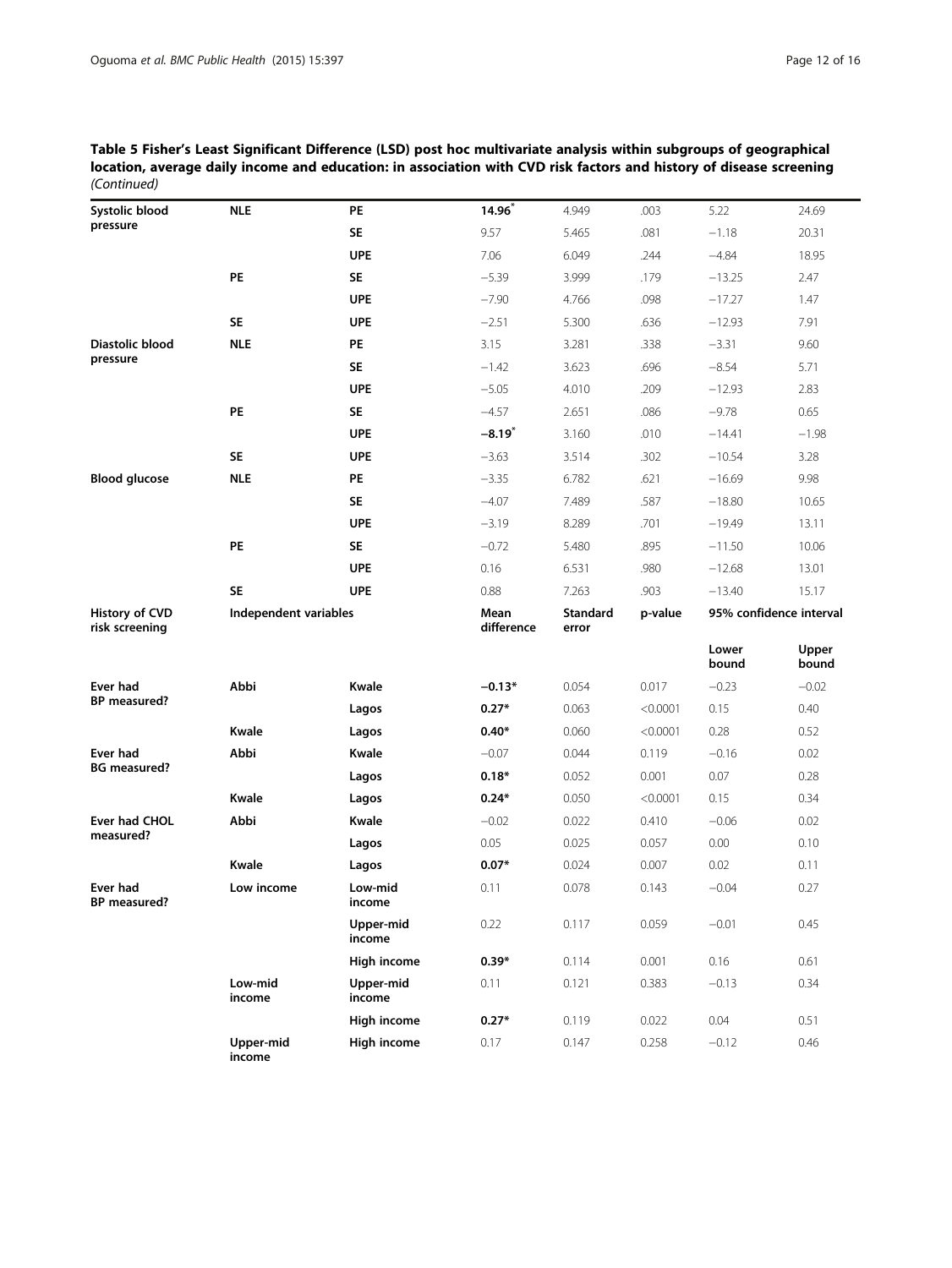| Ever had<br><b>BG</b> measured? | Low income          | Low-mid<br>income   | 0.03     | 0.067 | 0.613    | $-0.10$ | 0.17    |
|---------------------------------|---------------------|---------------------|----------|-------|----------|---------|---------|
|                                 |                     | Upper-mid<br>income | 0.06     | 0.100 | 0.561    | $-0.14$ | 0.26    |
|                                 |                     | High income         | $0.30*$  | 0.098 | 0.002    | 0.11    | 0.50    |
|                                 | Low-mid<br>income   | Upper-mid<br>income | 0.02     | 0.104 | 0.816    | $-0.18$ | 0.23    |
|                                 |                     | High income         | $0.27*$  | 0.102 | 0.009    | 0.07    | 0.47    |
|                                 | Upper-mid<br>income | High income         | 0.25     | 0.126 | 0.053    | 0.00    | 0.49    |
| Ever had CHOL<br>measured?      | Low income          | Low-mid<br>income   | 0.04     | 0.034 | 0.225    | $-0.03$ | 0.11    |
|                                 |                     | Upper-mid<br>income | 0.01     | 0.050 | 0.912    | $-0.09$ | 0.10    |
|                                 |                     | High income         | 0.00     | 0.049 | 0.957    | $-0.09$ | 0.10    |
|                                 | Low-mid<br>income   | Upper-mid<br>income | $-0.04$  | 0.052 | 0.499    | $-0.14$ | 0.07    |
|                                 |                     | High income         | $-0.04$  | 0.051 | 0.455    | $-0.14$ | 0.06    |
|                                 | Upper-mid<br>income | High income         | 0.00     | 0.063 | 0.963    | $-0.13$ | 0.12    |
| Ever had                        | <b>NLE</b>          | PE                  | $-0.18*$ | 0.070 | 0.011    | $-0.32$ | $-0.04$ |
| BP measured?                    |                     | <b>SE</b>           | 0.08     | 0.077 | 0.292    | $-0.07$ | 0.23    |
|                                 |                     | <b>UPE</b>          | $0.31*$  | 0.087 | < 0.0001 | 0.14    | 0.48    |
|                                 | PE                  | <b>SE</b>           | $0.26*$  | 0.058 | < 0.0001 | 0.15    | 0.37    |
|                                 |                     | <b>UPE</b>          | $0.49*$  | 0.070 | < 0.0001 | 0.36    | 0.63    |
|                                 | <b>SE</b>           | <b>UPE</b>          | $0.23*$  | 0.077 | 0.003    | 0.08    | 0.38    |
| Ever had                        | <b>NLE</b>          | PE                  | $-0.07$  | 0.059 | 0.248    | $-0.18$ | 0.05    |
| <b>BG</b> measured?             |                     | <b>SE</b>           | 0.02     | 0.065 | 0.750    | $-0.11$ | 0.15    |
|                                 |                     | <b>UPE</b>          | $0.15*$  | 0.073 | 0.042    | 0.01    | 0.29    |
|                                 | PE                  | <b>SE</b>           | 0.09     | 0.049 | 0.067    | $-0.01$ | 0.18    |
|                                 |                     | <b>UPE</b>          | $0.22*$  | 0.059 | < 0.0001 | 0.10    | 0.33    |
|                                 | <b>SE</b>           | <b>UPE</b>          | $0.13*$  | 0.065 | 0.049    | 0.00    | 0.26    |
| Ever had CHOL                   | <b>NLE</b>          | PE                  | $-0.04$  | 0.029 | 0.207    | $-0.09$ | 0.02    |
| measured?                       |                     | <b>SE</b>           | 0.00     | 0.032 | 0.944    | $-0.06$ | 0.06    |
|                                 |                     | <b>UPE</b>          | 0.03     | 0.036 | 0.354    | $-0.04$ | 0.10    |
|                                 | PE                  | <b>SE</b>           | 0.03     | 0.024 | 0.149    | $-0.01$ | 0.08    |
|                                 |                     | <b>UPE</b>          | $0.07*$  | 0.029 | 0.016    | 0.01    | 0.13    |
|                                 | <b>SE</b>           | <b>UPE</b>          | 0.04     | 0.032 | 0.264    | $-0.03$ | 0.10    |

TG = triglycerides, CHOL = total cholesterol, BMI = body mass index, HDL = high density lipoprotein cholesterol, PD = prediabetes, DB = diabetes, HYP = hypertension, WC = waist circumference.

\*The mean difference is significant at 0.05 level, NLE = No formal education and Less than primary education, PE = Primary education, SE = secondary education, UPE = University and Postgraduate.

Higher prevalence's of hypertension have been reported elsewhere in Nigeria [\[25](#page-14-0)[,31,32](#page-15-0)]. Our finding on gender difference in prevalence of hypertension is also corroborated by other studies done in Nigeria [\[31,33\]](#page-15-0). Another study in South-eastern Nigeria supports this finding where they noted a high prevalence of hypertension and obesity

among the middle age groups [\[34\]](#page-15-0). The strong association between obesity and hypertension highlights the central role of endothelial dysfunction, which is contributory to the initiation and progression of atherosclerosis [[35,36](#page-15-0)]. It points to the importance of early diagnosis and intervention against prediabetes, hypertension and associated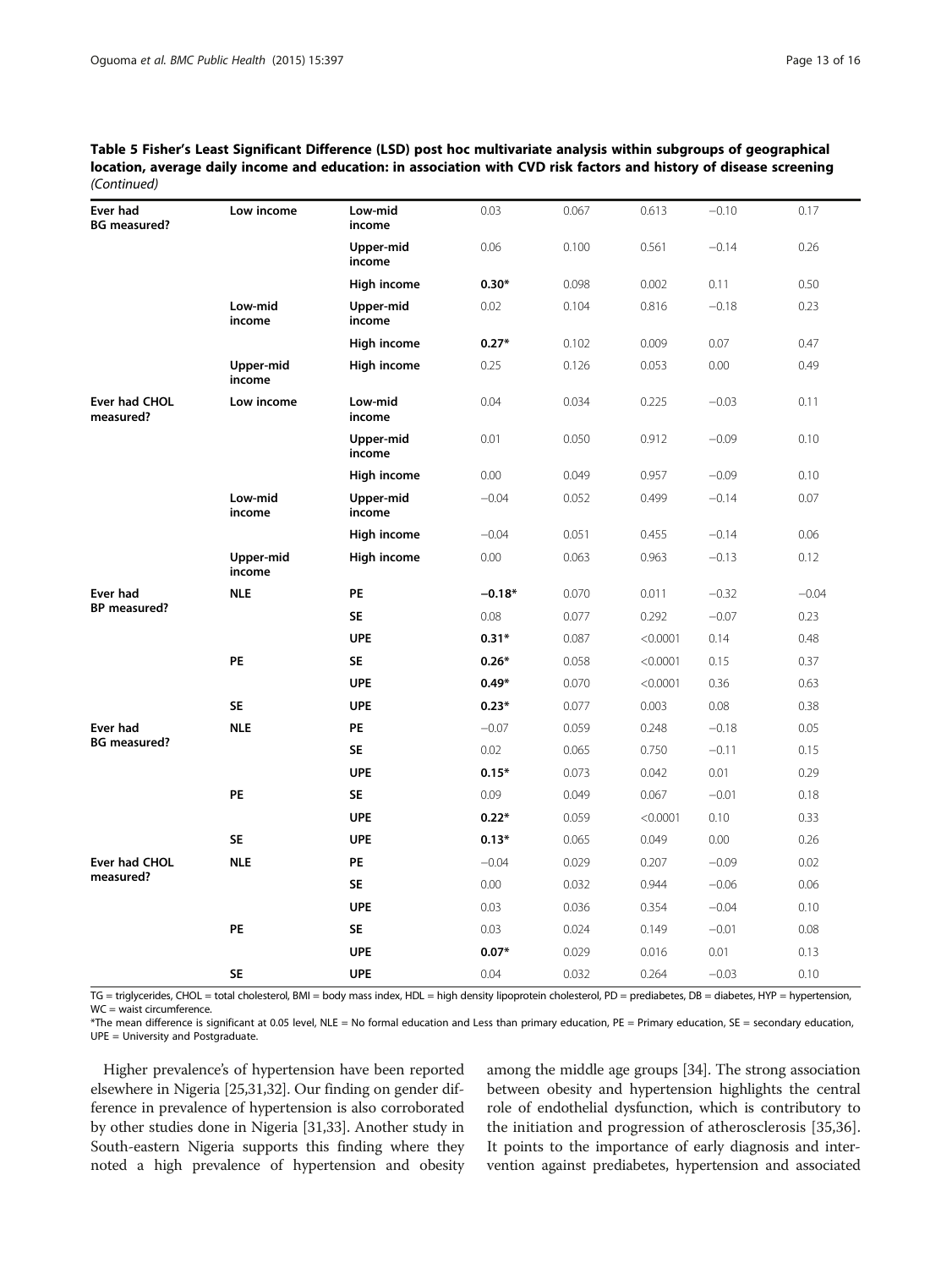CVD risks and complications, especially in low-middleincome countries.

A higher percentage of males have had their blood pressure, blood glucose and cholesterol checked than females. The reason for this occurrence was not clearly known. Ahaneku et al. [\[31](#page-15-0)] found that more females in their study have had their blood pressure checked than males. Females more often participate in health screening exercises than males as observed in both our rural and urban populations. This trend has been reported in several studies in Nigeria [\[25,26,](#page-14-0)[31,33\]](#page-15-0). This could be explained by the characteristics of the traditional African society where males are the major bread winners for their entire family and live in the cities while their wives and children live in the village [[37\]](#page-15-0).

Socio-economic factors across the study population show that rural populations are more disadvantaged in terms of high income earnings and post primary education. A greater percentage of participants in the rural setting are living in poverty, which the WHO defined in absolute terms are low income less than US\$2 per day. The minimum wage in Nigeria is N18,000 per month, which is approximately US\$109.80 per month. However, income status was not associated with high prevalence of hypertension and dyslipidaemia (triglycerides, total cholesterol and HDL) in our study population. The high income group were more diabetic and obese; these differences were not statistically significant from the lower and middle income groups. Some studies carried out in the western countries showed that individuals with lower income were more likely to be obese and diabetic [\[38,39](#page-15-0)]. Our finding is corroborated with a study carried out in south-western Chinese rural adults which found no evidence to support any association between income level and CVD risk factor prevalence [[7](#page-14-0)].

Again, this study shows that educational level is not a protective factor against CVD risk factors. The trend shows that individuals with no primary education and those with at least a university education had higher prevalence of CVD risk factors than those with primary and secondary education. Studies elsewhere which found a low prevalence of CVD risk factors in individuals with higher educational achievement, suggests that this may be due to the fact that increased knowledge enables an individual to make healthy choices regarding dietary habits and physical activity [[7,](#page-14-0)[40\]](#page-15-0). Factors which may have contributed to the inability of higher educational attainment to shield against CVD risk factors in our study relates well to the fragile health systems embattling this part of the world. Inadequate health awareness programmes and public health education campaigns across all levels is a contributory factor. It is imperative to lobby companies, educational institutions, government and non-governmental organisation to engage in periodic health education programmes to enhance staffs' health awareness and seeking behaviour.

Across the study geographical locations, more individuals in the urban setting have had their blood pressure measurements checked, than those in the rural settings. This highlights the consequences of health disparity, whereby the more affluent in society have better access to health care [\[41\]](#page-15-0). Income level did not affect accessibility to blood pressure checks indicating that the cost of having a blood pressure measurement in our study settings is quite affordable to all income levels. However, in all, blood sugar and cholesterol were the least accessed. Inability to have a blood sugar and cholesterol checks was not associated with rural or urban setting, income level and level of education. In our preliminary study, we found that about 64.7% of study participants do not have a clinic or hospital doctor they visit for health checks [[15\]](#page-14-0), and this impacts on the health literacy irrespective of the level of education attained. We also noted that participants cite various reasons for not seeking health check [[15](#page-14-0)], including cost. Although this study statistically shows that income level did not influence people's inability to access blood sugar and cholesterol checks, it does in the sense that people have formed a perpetual habit where they do not often seek health checks when they are apparently healthy couple with the fact that the cost of a lipid profile test equals the minimum wage per month. Therefore, attitudinal change which impacts positively on health outcome remains one of the public health messages that cannot be avoided.

#### Limitations

The poor health seeking behaviour and nonchalant attitude amongst the study population is an impediment to covering a more robust sample size. This was further impacted upon by the limited time allocated for sample collection. The belief of not seeking health checks when not ill or when apparently healthy was one of the issues identified during the preliminary survey that is impacting negatively on the effectiveness of chronic disease management in this population [[15\]](#page-14-0). Although our sample population was far above the minimum estimated sample size, it was not in par with the WHO STEPS recommendation where the minimum estimated sample size is expected to be multiplied by 2 (for gender) and by 5 (for each 10 year interval). The main interest in this reported sub-study is the association of income level and accessibility to CVD risks screening on prevalence of the risk factors of CVD. We acknowledge the high percentage of the young adults as a potential limitation in future analyses where age would be considered. Indication of our knowledge that 'age is a factor in financial ability to access medical checkups because students and unemployed young adults would hardly be able to afford'.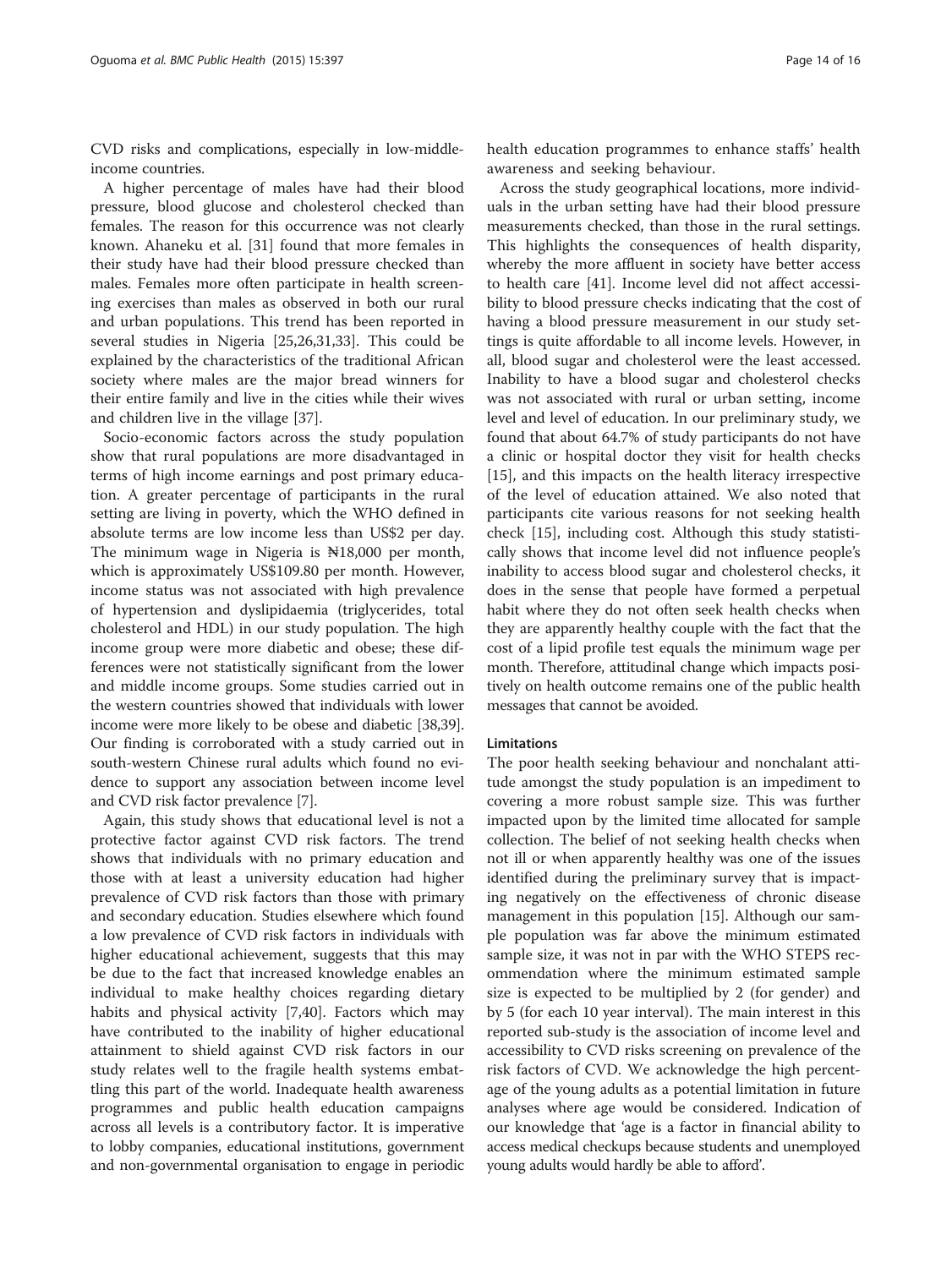## <span id="page-14-0"></span>Conclusion

This study has shown that a significant prevalence of modifiable CVD risk factors exist in the rural and urban migrants of an adult Nigerian population. The early unset of these CVD risk factors among the youngest adult population clearly underlines the need for early screening and interventions. Since the level of education attained did not change the severity in prevalence rate of the risk factors, improved public health awareness across all educational levels will play a pivotal role in improving the health literacy levels in and around this population group. While income level did not affect the CVD risk factor prevalence, it did affect accessibility to CVD risk screening. There is a need for access to diagnosis of modifiable risk factors at all levels of society.

#### Competing interests

The authors declare that they have no competing interests.

#### Authors' contributions

Conceived and designed the study: OVM, EUN. Performed the study: OVM, KAD, ICO. Analysed the data: OVM, EUN. Contributed study materials: OVM, EUN, TCS, KAD, ICO. Wrote the manuscript: OVM. Critical revision of manuscript for important intellectual content: EUN, RSR, TCS, KAD, ICO. All authors read and approved the final manuscript.

#### Acknowledgements

VMO is a recipient of the Prestigious International Research Training Scholarship (PIRTS) from the Charles Darwin University (CDU), Northern Territory, Australia. We appreciate further efforts from the School of Psychological and Clinical Sciences, CDU which ensured data collection in Nigeria took place. We also appreciate the honours students of Novena University Ogume and staff of Onyx Hospital and Maternity, Lagos, Nigeria who worked tirelessly and meticulously throughout the data collection period. The funding body played no role in conducting the study, drafting the manuscript and the decision to publish.

#### Author details

<sup>1</sup>School of Psychological and Clinical Sciences, Charles Darwin University, Darwin, Northern Territory 0909, Australia. <sup>2</sup>School of Community Health, Charles Sturt University, NSW, Australia. <sup>3</sup>Department of Public and Community Health, Novena University Ogume, Delta State, Nigeria. <sup>4</sup>Onyx Hospital and Maternity Ltd, Lagos State, Nigeria.

#### Received: 11 December 2014 Accepted: 30 March 2015 Published online: 18 April 2015

#### References

- 1. Paradis G, Chiolero A. The Cardiovascular and Chronic Diseases Epidemic in Low- and Middle-Income CountriesA Global Health Challenge. J Am Coll Cardiol. 2011;57(17):1775–7.
- 2. Global atlas on cardiovascular disease prevention and control. [[http://www.who.int/cardiovascular\\_diseases/publications/atlas\\_cvd/en/#\]](http://www.who.int/cardiovascular_diseases/publications/atlas_cvd/en/#)
- Secrest AM, Costacou T, Gutelius B, Miller RG, Songer TJ, Orchard TJ. Associations Between Socioeconomic Status and Major Complications in Type 1 Diabetes: The Pittsburgh Epidemiology of Diabetes Complication (EDC) Study. Ann Epidemiol. 2011;21(5):374–81.
- 4. Ogden CL, Statistics NCfH. Obesity and socioeconomic status in adults: United States, 2005–2008: US Department of Health and Human Services, Centers for Disease Control and Prevention, National Center for Health Statistics. 2010.
- 5. Wang Y, Lim H. The global childhood obesity epidemic and the association between socio-economic status and childhood obesity. Int Rev Psychiatry. 2012;24(3):176–88.
- 6. Jones-Smith JC, Gordon-Larsen P, Siddiqi A, Popkin BM. Cross-National Comparisons of Time Trends in Overweight Inequality by Socioeconomic
- 7. Cai L, He J, Song Y, Zhao K, Cui W. Association of obesity with socio-economic factors and obesity-related chronic diseases in rural southwest China. Public Health. 2013;127(3):247–51.
- 8. McLaren L. Socioeconomic Status and Obesity. Epidemiol Rev. 2007;29(1):29–48.
- 9. Cunningham J, O'Dea K, Dunbar T, Weeramanthri T, Shaw J, Zimmet P. Socioeconomic status and diabetes among urban Indigenous Australians aged 15–64 years in the DRUID study. Ethnicity Health. 2008;13(1):23–37.
- 10. Adedoyin RA, Afolabi A, Adegoke OO, Akintomide AO, Awotidebe TO. Relationship between socioeconomic status and metabolic syndrome among Nigerian adults. Diabetes Metab Syndr. 2013;7(2):91–4.
- 11. Adedoyin RA, Mbada CE, Awofolu OO, Oyebami OM. The influence of socio-economic status on casual blood pressures of the adult Nigerians. Eur J Cardiovasc Prev Rehabil. 2005;12(3):271–3.
- 12. Mbada C, Adedoyin R, Odejide A. Relationship between socioeconomic status and body mass index among adult Nigerians. African J Physiotherapy Rehab Sci. 2009;1(1):1–6.
- 13. Mbada CE, Adedoyin RA, Ayanniyi O. Socioeconomic Status and Obesity among Semi-Urban Nigerians. Obes Facts. 2009;2(6):356–61.
- 14. Nwose EU, Richards RS, Digban K, Bwititi PT, Ennis G, Yee KC, et al. Cardiovascular risk assessment in prediabetes and undiagnosed diabetes mellitus study: international collaboration research overview. N Am J Med Sci. 2013;5(11):625–30.
- 15. Oguoma VM, Nwose EU, Bwititi PT. Cardiovascular disease risk prevention: preliminary survey of baseline knowledge, attitude and practices of a nigerian rural community. N Am J Med Sci. 2014;6(9):466–71.
- 16. World Health Organisation. Definition, diagnosis and classification of diabetes mellitus and its complications. Part 1: diagnosis and classification of diabetes mellitus. In: Report of a WHO consultation WHO/NCD/NCS/992. Geneva: World Health Organisation; 1999.
- 17. Alberti KG, Eckel RH, Grundy SM, Zimmet PZ, Cleeman JI, Donato KA, et al. Harmonizing the metabolic syndrome: a joint interim statement of the International Diabetes Federation Task Force on Epidemiology and Prevention; National Heart, Lung, and Blood Institute; American Heart Association; World Heart Federation; International Atherosclerosis Society; and International Association for the Study of Obesity. Circulation. 2009;120(16):1640–5.
- 18. International Diabetes Federation. The IDF consensus worldwide definition of the metabolic syndrome. Belgium: IDF Communications; 2006.
- 19. American Diabetes Association. Type 2 Diabetes in Children and Adolescents. Pediatrics. 2000;105(3):671–80.
- 20. STEPS Manual for chronic diseases and health promotion. [<http://www.who.int/chp/steps/manual/en/>]
- 21. Kinnear T. The pattern of diabetes mellitus in a Nigerian teaching hospital. East Afr Med J. 1963;40:288.
- 22. Akinkugbe O, Ojo O. Arterial pressures in rural and urban populations in Nigeria. Br Med J. 1969;2(5651):222.
- 23. Olatunbosun ST, Ojo PO, Fineberg NS, Bella AF. Prevalence of diabetes mellitus and impaired glucose tolerance in a group of urban adults in Nigeria. J Natl Med Assoc. 1998;90(5):293–301.
- 24. Ojewale LY, Adejumo PO. Type 2 Diabetes Mellitus and Impaired Fasting Blood Glucose in Urban South Western Nigeria. Int J Diabetes Metab. 2012;21:1–9.
- 25. Ogunmola OJ, Olaifa AO, Oladapo OO, Babatunde OA. Prevalence of cardiovascular risk factors among adults without obvious cardiovascular disease in a rural community in Ekiti State Southwest Nigeria. BMC Cardiovas Disorders. 2013;13:89.
- 26. Adegoke OA, Adedoyin RA, Balogun MO, Adebayo RA, Bisiriyu LA, Salawu AA. Prevalence of metabolic syndrome in a rural community in Nigeria. Metab Syndr Relat Disord. 2010;8(1):59–62.
- 27. Azinge N, Anizor C. Prevalence of obesity among diabetics seen in a tertiary health care centre in south-south Nigeria. Niger J Gen Pract. 2013;11(1):45–8.
- 28. Lawoyin T, Asuzu M, Kaufman J, Rotimi C, Owoaje E, Johnson L, et al. Prevalence of cardiovascular risk factors in an African, urban inner city community. West Afr J Med. 2002;21(3):208–11.
- 29. Liu J, Grundy SM, Wang W, Smith Jr SC, Lena Vega G, Wu Z, et al. Ten-year risk of cardiovascular incidence related to diabetes, prediabetes, and the metabolic syndrome. Am Heart J. 2007;153(4):552–8.